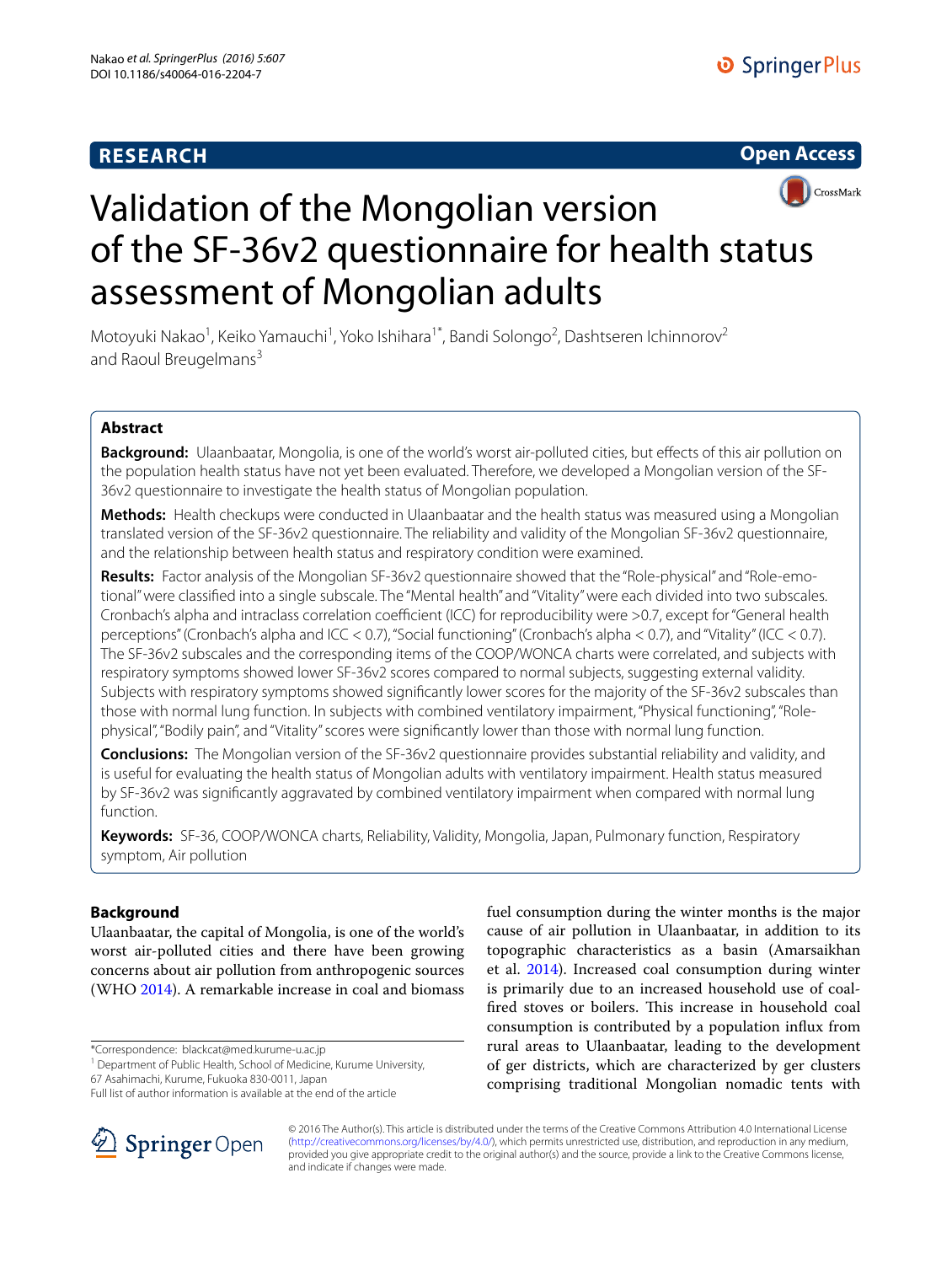poor infrastructure. During winter, coal or biomass-fired stoves used in each ger is a major cause of frequent smog in Ulaanbaatar. Four coal-fired electric power stations in Ulaanbaatar are also a significant source of air pollution. However, the health effects of this air pollution on the Ulaanbaatar populace have not yet been fully evaluated. The lack of appropriate questionnaires and medical supplies such as spirometers are contributing factors to this dearth of research in Mongolia. Although Enkhjargal et al. reported that the air pollution was associated with respiratory diseases especially among children, there has been no report on the effect of air pollution on the respiratory health of adult or elderly subjects (Enkhjargal et al. [2010\)](#page-11-1). Sonomjamts et al. and Viinanen et al. have independently reported on the prevalence of asthma and allergic rhinitis among Mongolian subjects (Sonomjamts et al. [2014;](#page-11-2) Viinanen et al. [2005\)](#page-11-3). However, there has been no report on the association between respiratory diseases and the health status of Mongolian adults.

Short-Form 36 Health Survey (SF-36v2) is a suitable tool for assessing health-related quality of life and has been used in many physical health conditions and healthcare settings (Aaronson et al. [1998](#page-11-4); Garratt et al. [1993](#page-11-5)). It measures health status as the extent to which physical health impacts on functional ability and perceived well-being in mental, social and physical aspects of life. The SF-36v2 utilizes a scoring system based on eight functional health and well-being categories: physical functioning (PF), role limitations due to physical health problems (RP), bodily pain (BP), general health perceptions (GH), Vitality (VT), social functioning (SF), role limitations due to emotional problems (RE) and mental health (MH). The SF-36v2 has been translated into many languages and is widely used as a multilingual questionnaire in consideration of participant cultural background, such as language and customs (Li et al. [2003;](#page-11-6) Hoopman et al. [2006](#page-11-7); Guermazi et al. [2012;](#page-11-8) Mbada et al. [2015](#page-11-9)). However, there is currently no Mongolian version of the SF-36v2.

In this study, we translated the original English version of the SF-36v2, which is widely used globally for health status measurement, into a Mongolian version. We then conducted a study to evaluate the usefulness of this Mongolian SF-36v2 questionnaire for health status assessment of Mongolian adults living in Ulaanbaatar.

## **Methods**

## **Translation of the English SF‑36v2 and COOP/WONCA charts into Mongolian**

Translation of the English SF-36v2 (Table [1\)](#page-2-0) into Mongolian was carried out with permission of QualityMetric Inc. (New York, NY, USA), the copyright holder of the SF-36v2, in accordance with the written directives

(McHorney et al. [1993](#page-11-10)). Briefly, the English SF-36v2 was translated into Mongolian and after back translation, the expressions and lexicon were assessed by native Mongolian and English speakers. The translation was revised several times to ensure both conceptual equivalence with the original English version and ease of understanding by the target language population. The Mongolian SF-36v2 was then pilot tested through cognitive debriefing interviews of regular Mongolian citizens, after which QualityMetric staff, in collaboration with the translation team, reviewed the contents thoroughly and obtained final approval of the Mongolian version after minor adjustments. The English version of the COOP/ WONCA charts was translated into Mongolian with permission of van Weel, the author of the original version (van Weel [1993\)](#page-11-11). The translation process was similar to that of the SF-36v2. Permission to use the Japanese version of SF-36v2 was also obtained from Quality Metric. For the Japanese version of the COOP/WONCA charts, permission was obtained from the Japan Primary Care Association.

### **Self‑completed questionnaire and health survey**

A self-completed questionnaire package was administered containing questions regarding age, sex, occupation, and respiratory symptoms, and the translated SF-36v2 and COOP/WONCA charts. At the time of questionnaire administration, height, body weight, blood pressure, and peripheral capillary oxygen saturation  $(SpO<sub>2</sub>)$  were measured, and a medical interview and auscultation by a physician were also conducted. A pulmonary function test was performed with the HI-105 spirometer (CHEST M.I., Inc., Tokyo, Japan) where the forced vital capacity (FVC) and forced expiratory volume in one second (FEV<sub>1</sub>) were measured and the FEV<sub>1</sub>/ FVC ratio was calculated. Subjects were classified into four groups according to the guidelines of The Japanese Respiratory Society; normal, obstructive  $(FEV_1/FVC)$ ratio <70 %), restrictive (FVC < 80 % of predicted value), and combined ventilatory impairment  $(FEV_1/FVC$  ratio <70 % and FVC < 80 % of predicted value) (Sasaki et al. [2001](#page-11-12)).

## **Subjects**

Health surveys were carried out at eight community clinics located all over Ulaanbaatar from 2012 to 2013. Participants were recruited by announcements advertising the health survey for male and female subjects aged 40–79 years. Administration of the self-completed questionnaire, body measurements, and medical examination including the pulmonary function test were performed in male and female community volunteers aged 40–79 years (Table [2\)](#page-3-0).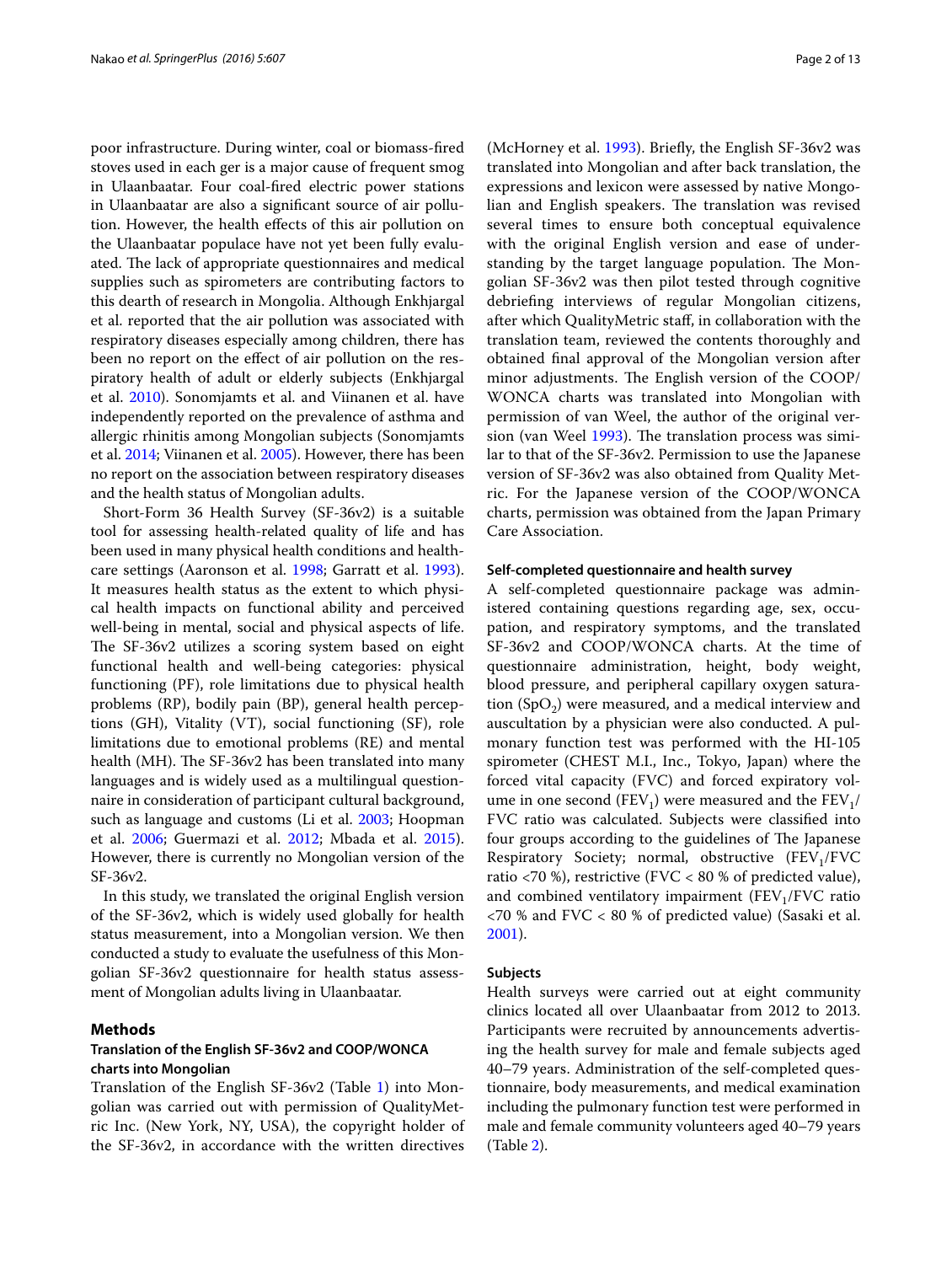## <span id="page-2-0"></span>**Table 1 Questions of SF-36v2 English version**

| Question       |                                                                                                                                                                                                                                                                                                         |
|----------------|---------------------------------------------------------------------------------------------------------------------------------------------------------------------------------------------------------------------------------------------------------------------------------------------------------|
| Q1             | In general, would you say your health is: $(1 = Excellent to 5 = Poor)$                                                                                                                                                                                                                                 |
| Q2             | Compared to 1 year ago, how would you rate your health in general now? (1 = Much better now than 1 year ago to 5 = Much worse now<br>than 1 year ago)                                                                                                                                                   |
| Q3             | The following questions are about activities you might do during a typical day. Does your health now limit you in these activities? If so, how<br>much? (1 = Yes, limited a lot to $3 =$ No, not limited at all)                                                                                        |
|                | (a) Vigorous activities, such as running, lifting heavy objects, participating in strenuous sports                                                                                                                                                                                                      |
|                | (b) Moderate activities, such as moving a table, pushing a vacuum cleaner, bowling, or playing golf                                                                                                                                                                                                     |
|                | (c) Lifting or carrying groceries                                                                                                                                                                                                                                                                       |
|                | (d) Climbing several flights of stairs                                                                                                                                                                                                                                                                  |
|                | (e) Climbing one flight of stairs                                                                                                                                                                                                                                                                       |
|                | (f) Bending, kneeling, or stooping                                                                                                                                                                                                                                                                      |
|                | (g) Walking more than a mile                                                                                                                                                                                                                                                                            |
|                | (h) Walking several hundred yards                                                                                                                                                                                                                                                                       |
|                | (i) Walking one hundred yards                                                                                                                                                                                                                                                                           |
|                | (j) Bathing or dressing yourself                                                                                                                                                                                                                                                                        |
| Q4             | During the past 4 weeks, how much of the time have you had any of the following problems with your work or other regular daily activities<br>as a result of your physical health? (1 = All of the time to $5 =$ None of the time)                                                                       |
|                | (a) Cut down on the amount of time you spent on work or other activities                                                                                                                                                                                                                                |
|                | (b) Accomplished less than you would like                                                                                                                                                                                                                                                               |
|                | (c) Were limited in the kind of work or other activities                                                                                                                                                                                                                                                |
|                | (d) Had difficulty performing the work or other activities (for example, it took extra effort)                                                                                                                                                                                                          |
| Q <sub>5</sub> | During the past 4 weeks, how much of the time have you had any of the following problems with your work or other regular daily activities<br>as a result of any emotional problems (such as feeling depressed or anxious)? $(1 = All$ of the time to $5 = None$ of the time)                            |
|                | (a) Cut down on the amount of time you spent on work or other activities                                                                                                                                                                                                                                |
|                | (b) Accomplished less than you would like                                                                                                                                                                                                                                                               |
|                | (c) Did work or other activities less carefully than usual                                                                                                                                                                                                                                              |
| Q6             | During the past 4 weeks, to what extent has your physical health or emotional problems interfered with your normal social activities with<br>family, friends, neighbors, or groups? ( $1 =$ Not at all to $5 =$ Extremely)                                                                              |
| Q7             | How much bodily pain have you had during the past 4 weeks? (1 = None to $6 =$ Very severe)                                                                                                                                                                                                              |
| Q8             | During the past 4 weeks, how much did pain interfere with your normal work (including both work outside the home and housework)?<br>$(1 = Not at all to 5 = Extremely)$                                                                                                                                 |
| Q9             | These questions are about how you feel and how things have been with you during the past 4 weeks. For each question, please give the<br>one answer that comes closest to the way you have been feeling. How much of the time during the past 4 weeks (1 = All of the time<br>to $5 =$ None of the time) |
|                | (a) Did you feel full of life?                                                                                                                                                                                                                                                                          |
|                | (b) Have you been very nervous?                                                                                                                                                                                                                                                                         |
|                | (c) Have you felt so down in the dumps that nothing could cheer you up?                                                                                                                                                                                                                                 |
|                | (d) Have you felt calm and peaceful?                                                                                                                                                                                                                                                                    |
|                | (e) Did you have a lot of energy?                                                                                                                                                                                                                                                                       |
|                | (f) Have you felt downhearted and depressed?                                                                                                                                                                                                                                                            |
|                | (f) Did you feel worn out?<br>(h) Have you been happy?                                                                                                                                                                                                                                                  |
|                |                                                                                                                                                                                                                                                                                                         |
| Q10            | (i) Did you feel tired?<br>During the past 4 weeks, how much of the time has your physical health or emotional problems interfered with your social activities (like                                                                                                                                    |
|                | visiting friends, relatives, etc.)? (1 = All of the time to $5 =$ None of the time)                                                                                                                                                                                                                     |
| Q11            | How TRUE or FALSE is each of the following statements for you? (1 = Definitely true to $5$ = Definitely false)                                                                                                                                                                                          |
|                | (a) I seem to get sick a little easier than other people                                                                                                                                                                                                                                                |
|                | (b) I am as healthy as anybody I know                                                                                                                                                                                                                                                                   |
|                | (c) I expect my health to get worse                                                                                                                                                                                                                                                                     |
|                | (d) My health is excellent                                                                                                                                                                                                                                                                              |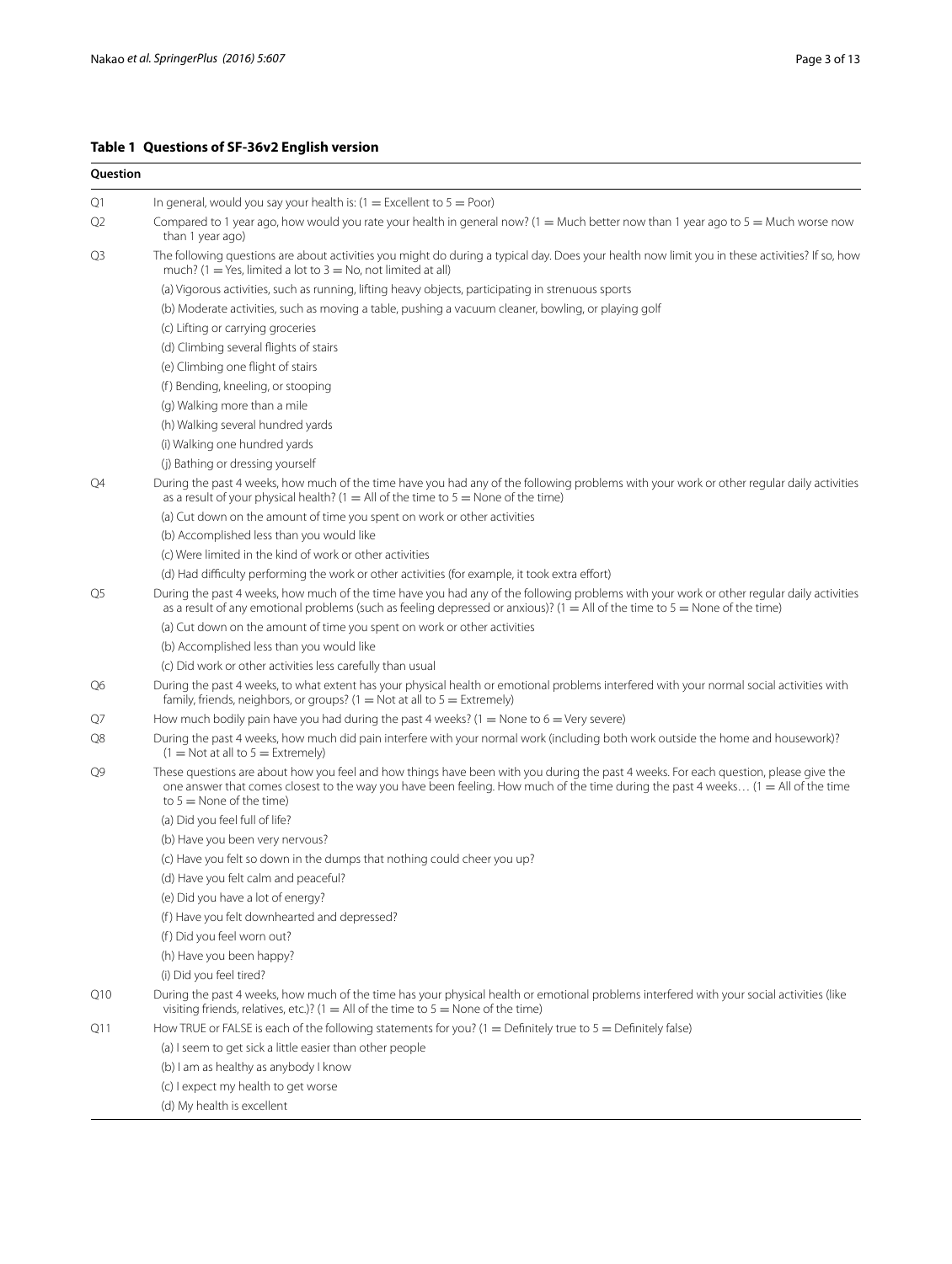|                         | Mongolian ( $n = 705$ ) |                |                |
|-------------------------|-------------------------|----------------|----------------|
|                         | Male                    | Female         | Welch's t test |
| [n (%)]                 | 258 (37)                | 447 (63)       |                |
| Age [mean $\pm$ SD]     | $53.4 \pm 10.6$         | $54.0 \pm 9.5$ | n.s.           |
|                         |                         |                | $\chi^2$ -test |
| Age group [n (%)]       |                         |                |                |
| $40 - 49$               | 107(41)                 | 156(35)        | n.s.           |
| $50 - 59$               | 79 (31)                 | 163(36)        |                |
| $60 - 69$               | 44 (17)                 | 96(21)         |                |
| $70 - 79$               | 28(11)                  | 32(7)          |                |
| Smoking status [(n (%)] |                         |                |                |
| Smoker                  | 140(54)                 | 46 (10)        | < 0.0001       |
| Ex-smoker               | 34(13)                  | 16(4)          |                |
| Non-smoker              | 84 (33)                 | 385 (86)       |                |
| Occupation [n (%)]      |                         |                |                |
| White collar job        | 23(9)                   | 63 (14)        | < 0.0001       |
| Blue collar job         | 131(51)                 | 145 (32)       |                |
| Not in employment       | 103(40)                 | 230 (51)       |                |
| Missing                 | 1(0)                    | 9(2)           |                |

## <span id="page-3-0"></span>**Table 2 Demographic characteristics of participants**

Seven hundred and thirty-seven self-reported questionnaires were collected, and 32 subjects were excluded from analysis due to an incomplete SF-36v2 or COOP/ WONCA charts. A total of 705 (95.7 %) collected questionnaires were eligible for analysis.

Twenty-nine healthy volunteers were recruited for reproducibility assessment of the Mongolian SF-36v2. Those involved in this reproducibility assessment were tested using the Mongolian SF-36v2, and re-tested after 1 week using the same questionnaire.

Japanese subjects recruited in the Kumamoto prefecture were also investigated. Subjects who visited the healthcare center were recruited into our study. Administration of the self-completed questionnaire, body measurements, and medical examination were also performed in male and female participants aged 40–79 years, and 855 subjects were eligible for analysis. Demographic characteristics of Japanese participants are shown in Additional file [1](#page-10-0): Table S1. Significant gender differences were found in the smoking status and occupation category for both countries.

## **Data handling and statistical analyses**

All data were handled by questionnaire ID, and managed as electronic data for the analysis. SF-36v2 scores were converted to subscale scores according to the Manual of the Japanese version of the SF-36v2 (Fukuhara and Suzukamo [2004](#page-11-13)). Each subscales was based on questions in the original version of the SF-36v2 as follows; PF, Q3 (a–j); RP, Q4 (a–d); BP, Q7 and Q8; GH, Q1 and Q11 (a–d); VT, Q9 (a, e, g, i); SF, Q6 and Q10; RE, Q5  $(a-c)$ ; MH, Q9  $(b, c, d, f, h)$ . Statistical analyses including Welch's *t* test for parametric analyses of continuous variables of two groups, Steel–Dwass test following Kruskal–Wallis test for non-parametric analysis of continuous variables,  $\chi^2$ -test for analyses of categorical data, factor analysis using varimax rotation, and calculations for Spearman's correlation coefficient and intraclass correlation were carried out on the statistical software packages JMP version 11 (SAS Institute Inc., Cary, NC, USA) or SPSS ver. 21.0 (IBM Corp., Armonk, NY, USA). *P* values less than 0.05 were considered to be statistically significant.

### **Ethical considerations**

The present study was approved by the Clinical Ethical Review Board of Kurume University School of Medicine. Before investigation, participants were provided with explanations in person as to the purpose and method of the study, as well as information regarding the handling of the results. The study was carried out upon receipt of written consent.

## **Results**

#### **Construct validity, reliability and reproducibility**

The English version of the SF-36v2 consists of eight subscales PF, RP, BP, GH, VT, SF, RE and MH. Factor analysis was carried out using the Mongolian version of the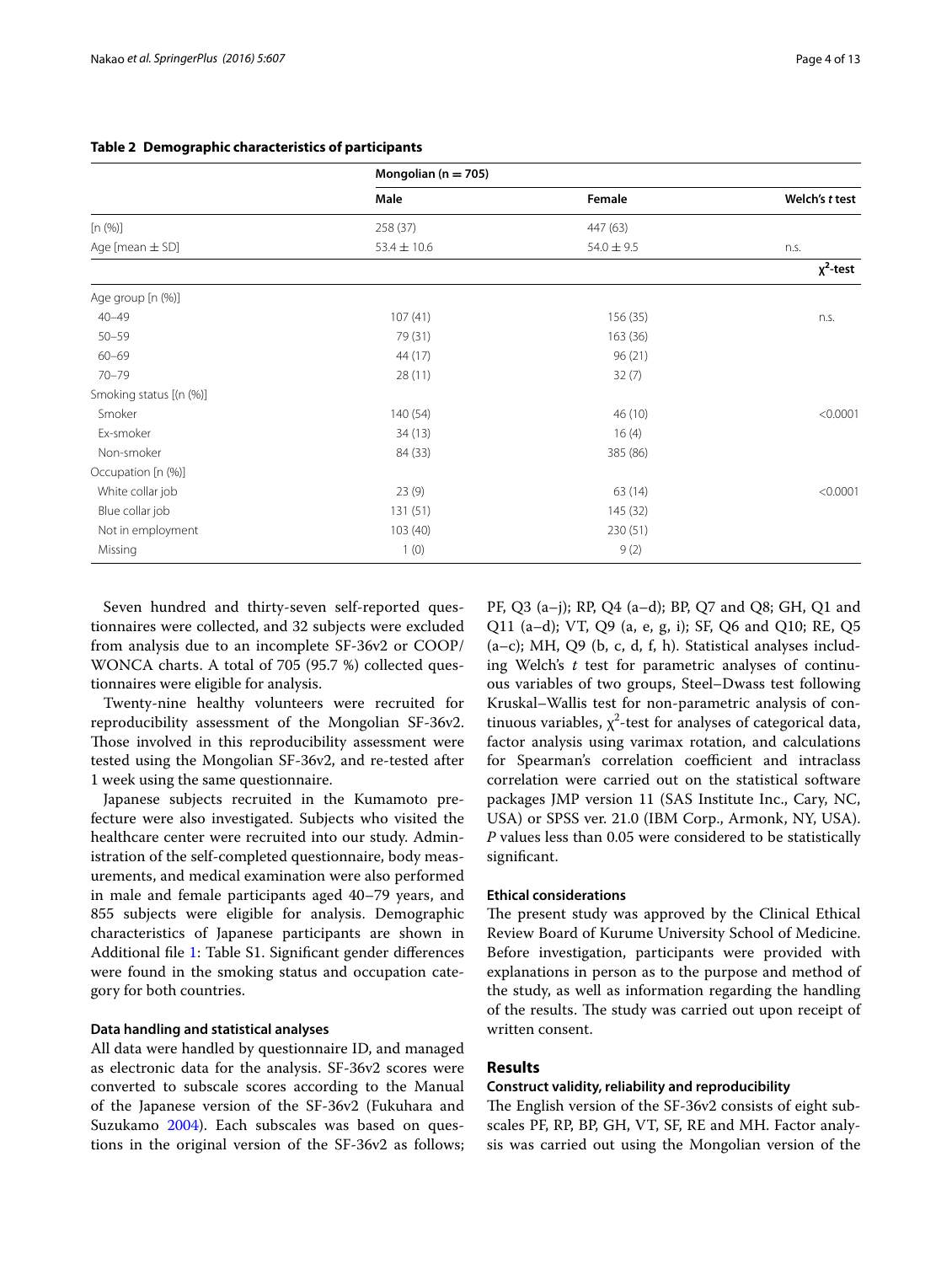SF-36v2 to test the construct validity (Table [3\)](#page-4-0). For the PF, BP, and GH subscales, the Mongolian SF-36v2 consisted of the same items as the English SF-36v2. The RP and RE subscales were consolidated into a single factor that is different from the English SF-36v2. The MH subscale was divided into two subscales, with one as the same factor

as SF, and the other as the same factor as VT. Two of the questions comprising the VT subscale were classified as another independent factor. In the Japanese SF-36v2, the RP, GH, BP, and RE subscales consisted of the same items as the English version. Although the VT and MH factors were composed of two factors, the questions making up

<span id="page-4-0"></span>**Table 3 Factor analysis of the Mongolian SF-36v2**

| Mongolia ( $n = 705$ ) | Factor 1 | Factor 2 | Factor 3 | Factor 4 | Factor 5 | Factor 6 | Factor 7 | <b>Factor 8</b> |
|------------------------|----------|----------|----------|----------|----------|----------|----------|-----------------|
| Q1                     | $-0.230$ | $-0.125$ | $-0.189$ | 0.477    | 0.107    | 0.272    | $-0.074$ | $-0.034$        |
| Q <sub>2</sub>         | $-0.140$ | $-0.099$ | $-0.095$ | 0.288    | 0.022    | 0.240    | $-0.068$ | $-0.039$        |
| Q3                     |          |          |          |          |          |          |          |                 |
| (a)                    | 0.553    | 0.220    | 0.042    | $-0.151$ | 0.041    | $-0.074$ | 0.056    | $-0.151$        |
| (b)                    | 0.670    | 0.248    | 0.036    | $-0.116$ | 0.029    | $-0.046$ | 0.039    | $-0.162$        |
| (c)                    | 0.650    | 0.224    | 0.094    | $-0.051$ | $-0.018$ | $-0.052$ | 0.007    | $-0.125$        |
| (d)                    | 0.667    | 0.141    | 0.042    | $-0.200$ | 0.032    | $-0.097$ | 0.017    | 0.013           |
| (e)                    | 0.596    | 0.177    | 0.090    | $-0.039$ | 0.003    | $-0.083$ | 0.047    | 0.151           |
| (f)                    | 0.598    | 0.109    | 0.089    | $-0.148$ | 0.010    | $-0.109$ | 0.083    | 0.112           |
| (g)                    | 0.672    | 0.167    | 0.086    | $-0.168$ | $-0.022$ | $-0.072$ | 0.115    | 0.314           |
| (h)                    | 0.608    | 0.185    | 0.074    | $-0.148$ | $-0.015$ | $-0.095$ | 0.068    | 0.536           |
| $(\sf i)$              | 0.587    | 0.189    | 0.121    | $-0.068$ | $-0.009$ | $-0.053$ | 0.052    | 0.533           |
| (j)                    | 0.516    | 0.247    | 0.110    | $-0.113$ | $-0.029$ | $-0.024$ | 0.046    | 0.212           |
| Q4                     |          |          |          |          |          |          |          |                 |
| (a)                    | 0.273    | 0.685    | 0.105    | $-0.202$ | $-0.013$ | $-0.115$ | 0.045    | 0.030           |
| (b)                    | 0.212    | 0.671    | 0.129    | $-0.172$ | $-0.009$ | $-0.035$ | 0.097    | 0.048           |
| (C)                    | 0.349    | 0.713    | 0.088    | $-0.123$ | $-0.017$ | $-0.086$ | 0.073    | 0.081           |
| (d)                    | 0.331    | 0.695    | 0.155    | $-0.137$ | $-0.035$ | $-0.102$ | 0.103    | 0.048           |
| Q5                     |          |          |          |          |          |          |          |                 |
| (a)                    | 0.171    | 0.726    | 0.259    | $-0.090$ | $-0.051$ | $-0.128$ | 0.059    | 0.035           |
| (b)                    | 0.199    | 0.694    | 0.266    | $-0.123$ | $-0.055$ | $-0.065$ | 0.104    | 0.052           |
| (C)                    | 0.243    | 0.658    | 0.297    | $-0.128$ | $-0.092$ | $-0.099$ | 0.091    | 0.009           |
| Q6                     | $-0.086$ | $-0.253$ | $-0.355$ | 0.177    | 0.151    | 0.260    | $-0.078$ | $-0.008$        |
| Q7                     | $-0.244$ | $-0.214$ | $-0.238$ | 0.296    | 0.084    | 0.746    | $-0.109$ | $-0.044$        |
| Q8                     | $-0.254$ | $-0.323$ | $-0.305$ | 0.271    | 0.148    | 0.559    | $-0.178$ | $-0.030$        |
| Q9                     |          |          |          |          |          |          |          |                 |
| (a)                    | 0.042    | $-0.035$ | $-0.072$ | 0.071    | 0.675    | 0.011    | 0.010    | $-0.010$        |
| (b)                    | 0.106    | 0.229    | 0.649    | $-0.139$ | $-0.093$ | $-0.131$ | 0.133    | 0.049           |
| $(\subset)$            | 0.069    | 0.190    | 0.703    | $-0.075$ | $-0.096$ | $-0.096$ | 0.095    | 0.043           |
| (d)                    | 0.032    | $-0.016$ | $-0.175$ | 0.052    | 0.768    | 0.016    | $-0.034$ | $-0.047$        |
| (e)                    | $-0.054$ | $-0.100$ | 0.073    | 0.204    | 0.676    | 0.072    | $-0.053$ | 0.002           |
| (f)                    | 0.089    | 0.201    | 0.717    | $-0.068$ | $-0.054$ | $-0.030$ | 0.122    | 0.012           |
| (g)                    | 0.127    | 0.239    | 0.374    | $-0.171$ | 0.019    | $-0.148$ | 0.701    | 0.061           |
| (h)                    | 0.044    | 0.005    | $-0.119$ | 0.104    | 0.760    | 0.054    | 0.087    | 0.037           |
| (i)                    | 0.181    | 0.240    | 0.369    | $-0.231$ | 0.046    | $-0.129$ | 0.667    | 0.018           |
| Q10                    | 0.155    | 0.287    | 0.385    | $-0.188$ | $-0.135$ | $-0.136$ | 0.143    | 0.004           |
| Q11                    |          |          |          |          |          |          |          |                 |
| (a)                    | 0.143    | 0.172    | 0.170    | $-0.305$ | $-0.140$ | $-0.034$ | 0.142    | 0.047           |
| (b)                    | $-0.169$ | $-0.138$ | $-0.047$ | 0.601    | 0.151    | 0.086    | $-0.010$ | $-0.004$        |
| (c)                    | 0.104    | 0.183    | 0.140    | $-0.479$ | $-0.092$ | $-0.084$ | 0.103    | 0.085           |
| (d)                    | $-0.136$ | $-0.106$ | $-0.034$ | 0.831    | 0.120    | 0.037    | $-0.054$ | 0.029           |

The highest factor loadings in each observed variable were expressed as italic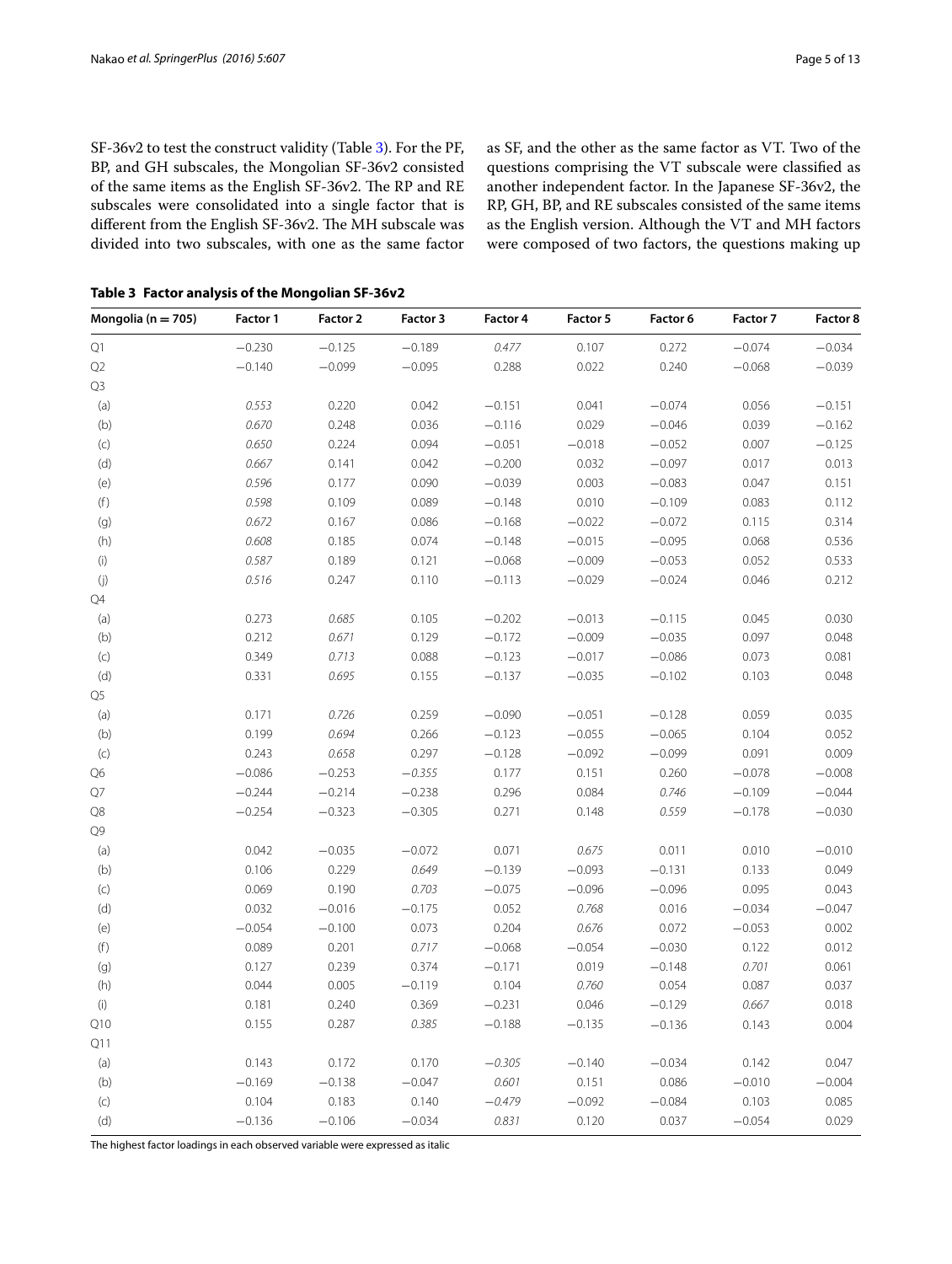these subscales were not identical to the English SF-36v2. One of the factors of the VT/MH subscales included questions in the SF subscale. Two of the questions that constituted the PF subscale were classified as another independent factor (Additional file [2](#page-10-1): Table S2). Internal consistency reliability was assessed by calculating Cronbach's α (Table [4\)](#page-5-0). Cronbach's α calculated for eight subscales exceeded 0.7 (range 0.711–0.892) in six subscales except for VT ( $\alpha = 0.544$ ) and SF ( $\alpha = 0.599$ ). The reproducibility of the questionnaire was examined using the test–retest method, and the retest was carried out on the same subject after an interval of 1 week (Table [4](#page-5-0)). The eight subscales showed significantly high correlation (Spearman's correlation coefficients 0.624–0.948)

<span id="page-5-0"></span>

| Table 4 Internal                                     | consistency, | test-retest | reliability, |
|------------------------------------------------------|--------------|-------------|--------------|
| and intraclass correlations of the Mongolian SF-36v2 |              |             |              |

| SF-36y2                                            | Internal                                                    |                                          | Test-retest reliability ( $n = 29$ )                               |
|----------------------------------------------------|-------------------------------------------------------------|------------------------------------------|--------------------------------------------------------------------|
| subscales                                          | consistency<br>reliability<br>(Cronbach's a)<br>$(n = 705)$ | Spearman's<br>correlation<br>coefficient | <b>Intraclass</b><br>correlation<br>coefficient (ICC)<br>(95 % CI) |
| Physical<br>functioning                            | 0.892                                                       | 0.948                                    | $0.943(0.883 - 0.973)$                                             |
| Role limitations<br>due to physical<br>problems    | 0.876                                                       | 0.838                                    | $0.829(0.666 - 0.917)$                                             |
| Bodily pain                                        | 0.884                                                       | 0.891                                    | $0.880(0.760 - 0.943)$                                             |
| General health<br>perceptions                      | 0.743                                                       | 0.624                                    | $0.600(0.303 - 0.792)$                                             |
| Vitality                                           | 0.544                                                       | 0.707                                    | $0.692(0.440 - 0.844)$                                             |
| Social functioning                                 | 0.599                                                       | 0.921                                    | $0.921(0.839 - 0.963)$                                             |
| Role limitations<br>due to emo-<br>tional problems | 0.862                                                       | 0.820                                    | $0.800(0.616 - 0.902)$                                             |
| Mental health                                      | 0.711                                                       | 0.709                                    | $0.833(0.670 - 0.920)$                                             |

between the test and retest. Intraclass correlation coefficients (ICC) exceeded 0.7 (range 0800–0.943) in six subscales except for GH [0.600, 95 % confidence interval (CI) 0.303–0.792] and VT (0.692, 95 % CI 0.440–0.844).

### **External validity**

Individual scores of the eight subscales of the SF-36v2 and the corresponding items of the COOP/WONCA charts were highly correlated (Table [5](#page-5-1)): the PF subscales of the SF-36v2 showed the highest correlation coefficient with "Pain", the RP, VT, SF, and RE subscales corresponded to "Daily activities", and the BP, GH, SF, and MH subscales corresponded to the "Pain", "Overall health", "Social activities", and "Feelings" scales of the COOP/ WONCA charts, respectively.

The relationships between the SF-36v2 subscale score and the respiratory symptoms were analyzed (Table [6](#page-6-0)). Subjects who answered positive on question 1 (Q1), "Does the weather affect your cough?" showed significantly lower scores on six out of eight subscales except for RE and VT, compared to those who answered "No cough". When compared with subjects without sputum production in the absence of a cold, subjects who answered positive on Q2, "Do you ever cough up sputum from your chest when you don't have a cold?" showed significantly lower scores on all subscales. For Q3, "Do you usually cough up sputum from your chest first thing in the morning?", subjects who answered in the affirmative showed significantly lower scores than subjects who answered in the negative in seven subscales except for MH. Subjects with frequent wheezing showed significantly lower scores in five subscales except for RP, RE, and VT compared to those who did not wheeze frequently. Subjects who answered positive on Q5, "Do you have or had any allergy?" showed significantly lower scores on seven subscales except for PF compared to subjects without any allergy.

<span id="page-5-1"></span>**Table 5 Correlation of SF-36v2 subscale scores and the COOP/WONCA charts scores**

| SF-36v2                                    | <b>COOP/WONCA charts</b>   |                 |                     |                             |                   |          |                    |  |  |
|--------------------------------------------|----------------------------|-----------------|---------------------|-----------------------------|-------------------|----------|--------------------|--|--|
|                                            | <b>Physical</b><br>fitness | <b>Feelings</b> | Daily<br>activities | <b>Social</b><br>activities | Overall<br>health | Pain     | Quality<br>of life |  |  |
| Physical functioning                       | $-0.219$                   | $-0.217$        | $-0.340$            | $-0.197$                    | $-0.306$          | $-0.382$ | $-0.167$           |  |  |
| Role limitations due to physical problems  | $-0.110$                   | $-0.308$        | $-0.406$            | $-0.282$                    | $-0.321$          | $-0.388$ | $-0.231$           |  |  |
| Bodily pain                                | $-0.105$                   | $-0.359$        | $-0.448$            | $-0.317$                    | $-0.490$          | $-0.699$ | $-0.316$           |  |  |
| General health perceptions                 | $-0.192$                   | $-0.350$        | $-0.387$            | $-0.258$                    | $-0.517$          | $-0.476$ | $-0.335$           |  |  |
| Vitality                                   | $-0.111$                   | $-0.321$        | $-0.435$            | $-0.309$                    | $-0.350$          | $-0.397$ | $-0.348$           |  |  |
| Social functioning                         | $-0.051$                   | $-0.371$        | $-0.408$            | $-0.397$                    | $-0.324$          | $-0.368$ | $-0.320$           |  |  |
| Role limitations due to emotional problems | $-0.094$                   | $-0.327$        | $-0.430$            | $-0.285$                    | $-0.308$          | $-0.355$ | $-0.292$           |  |  |
| Mental health                              | $-0.091$                   | $-0.477$        | $-0.412$            | $-0.356$                    | $-0.261$          | $-0.322$ | $-0.435$           |  |  |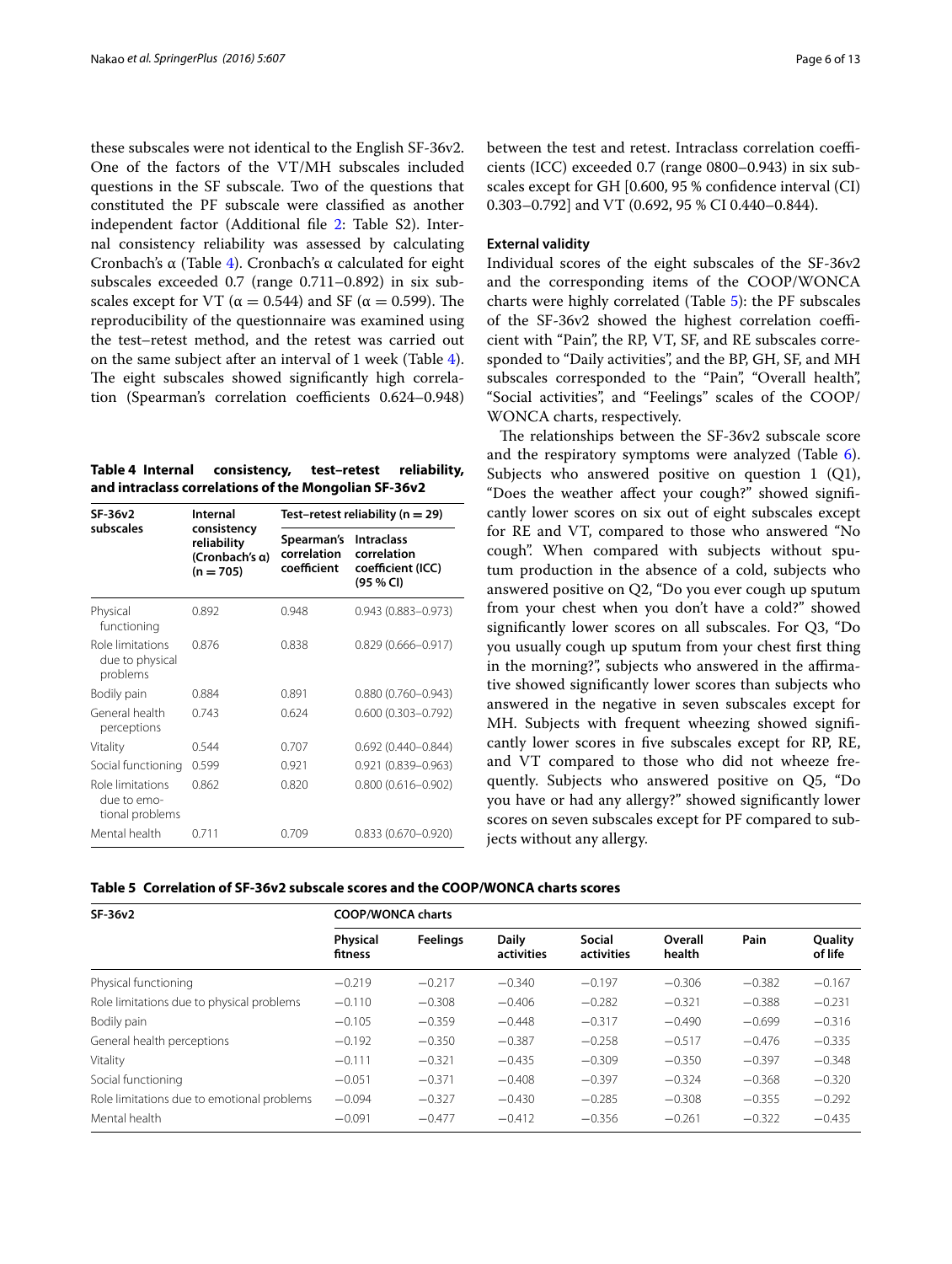|                                   |                                     | Table 6 Effects of respiratory symptoms on the                      |                     | scores of SF-36v2 subscales |                                                                                                                                                          |                 |                             |                                     |                           |                 |                            |
|-----------------------------------|-------------------------------------|---------------------------------------------------------------------|---------------------|-----------------------------|----------------------------------------------------------------------------------------------------------------------------------------------------------|-----------------|-----------------------------|-------------------------------------|---------------------------|-----------------|----------------------------|
| subscales<br>(n = 705)<br>SF-36v2 |                                     | Q1: Does the weather affect your cough?                             |                     | don't have a cold?          | tum from your chest when you up sputum from your chest<br>Q2: Do you ever cough up spu- Q3: Do you usually cough                                         |                 | first thing in the morning? | wheeze?                             | Q4: How frequently do you | allergy?        | Q5: Do you have or had any |
|                                   | уeз                                 | ş                                                                   | No cough            | уeз                         | ş                                                                                                                                                        | yes             | ş                           | Occasionally Never<br>or more often |                           | š               | ş                          |
| 눈                                 | 60.6 ± 24.7                         | $65.0 \pm 25.8$                                                     | $67.9 \pm 27.1***$  | $57.8 \pm 25.0$             | $66.3 \pm 25.6***$                                                                                                                                       | 56.2 ± 25.4     | $65.9 \pm 25.1***$          | 60.7 ± 24.8                         | 64.8 ± 26.0*              | $60.8 \pm 25.0$ | $63.7 \pm 25.8$            |
| RP                                | $62.5 \pm 24.9$                     | $68.3 \pm 25.8$                                                     | $69.2 \pm 28.7$ *   | $60.3 \pm 25.3$             | 68.8 ± 26.2****                                                                                                                                          | $57.9 \pm 27.0$ | $68.2 \pm 25.2***$          | 64.6 ± 25.3                         | $65.8 \pm 26.7$           | $60.6 \pm 26.6$ | 66.3 ± 25.9*               |
| Æ                                 | 64.9 ± 25.4                         | $69.2 \pm 25.3$                                                     | $72.2 \pm 27.8$     | $62.3 \pm 26.4$             | $71.2 \pm 25.3***$                                                                                                                                       | $61.0 \pm 27.8$ | 70.0 ± 24.9****             | 66.8 ± 25.4                         | 68.1 ± 26.5               | $62.8 \pm 27.9$ | 68.7 ± 25.5*               |
| BP.                               | 55.2 ± 23.5                         | $61.2 \pm 26.2*$                                                    | 37.6 $\pm$ 27.0**** | 55.2 ± 24.2                 | $62.2 \pm 25.8***$                                                                                                                                       | $53.0 \pm 23.8$ | 61.7 $\pm$ 25.5***          | 55.1 ± 22.7                         | $62.2 \pm 26.5***$        | $51.6 \pm 23.5$ | 61.2 $\pm$ 25.4***         |
| 3                                 | 48.4 ± 21.9                         | $51.6 \pm 21.6$                                                     | 57.5 $\pm$ 22.9***  | 46.3 ± 22.4                 | 54.5 ± 21.6****                                                                                                                                          | 44.9 ± 23.2     | 53.6 ± 21.5****             | 47.9 ± 21.1                         | 53.5 ± 22.6***            | 43.9 ± 20.7     | 53.0 ± 22.3****            |
| 5                                 | 59.4 ± 18.9                         | $61.7 \pm 20.1$                                                     | $63.3 \pm 18.9$     | $57.6 \pm 18.9$             | 63.1 ± 19.1***                                                                                                                                           | $57.2 \pm 20.0$ | $62.3 \pm 18.8***$          | 59.5 ± 18.5                         | $61.8 \pm 19.5$           | 55.3 ± 20.3     | 62.1 ± 18.7***             |
| 뉴                                 | $72.5 \pm 22.1$                     | 76.3 ± 24.2                                                         | 78.4 ± 22.8         | $71.4 \pm 23.7$             | $77.0 \pm 21.9***$                                                                                                                                       | $71.8 \pm 24.1$ | 75.8 ± 22.3*                | $72.7 \pm 22.3$                     | 76.1 ± 22.8*              | 69.8 ± 24.7     | 75.8 ± 22.2***             |
| ₹                                 | 68.1 ± 19.4                         | $68.3 \pm 21.1$                                                     | $72.2 \pm 17.3***$  | 66.5 ± 20.5                 | 70.9 ± 18.4***                                                                                                                                           | 67.4 ± 20.5     | 69.8 ± 19.0                 | $67.3 \pm 19.0$                     | 70.3 ± 19.4*              | $64.8 \pm 21.1$ | 70.1 ± 18.9***             |
|                                   | Data are presented as mean $\pm$ SD |                                                                     |                     |                             |                                                                                                                                                          |                 |                             |                                     |                           |                 |                            |
|                                   | functioning, MH mental health       | SF-36v2 subscales: PF physical functioning, RP role limitations due |                     |                             | to physical health problems, AE role limitations due to emotional problems, <i>BP</i> bodily pain, GH general health perceptions, VT vitality, SF social |                 |                             |                                     |                           |                 |                            |
|                                   |                                     |                                                                     |                     |                             | $^*$ P < 0.05; $^{**}$ P < 0.01; $^{***}$ P < 0.005; $^{****}$ P < 0.0001 vs subjects who answered "yes" ("Occasionally or more" for Q4)                 |                 |                             |                                     |                           |                 |                            |

<span id="page-6-0"></span>

| ֠ |
|---|
|   |
|   |
|   |
|   |
|   |
|   |
|   |
|   |
|   |
|   |
|   |
|   |
|   |
|   |
|   |
|   |
|   |
|   |
|   |
|   |
|   |
|   |
|   |
|   |
|   |
|   |
|   |
|   |
|   |
|   |
|   |
|   |
|   |
|   |
|   |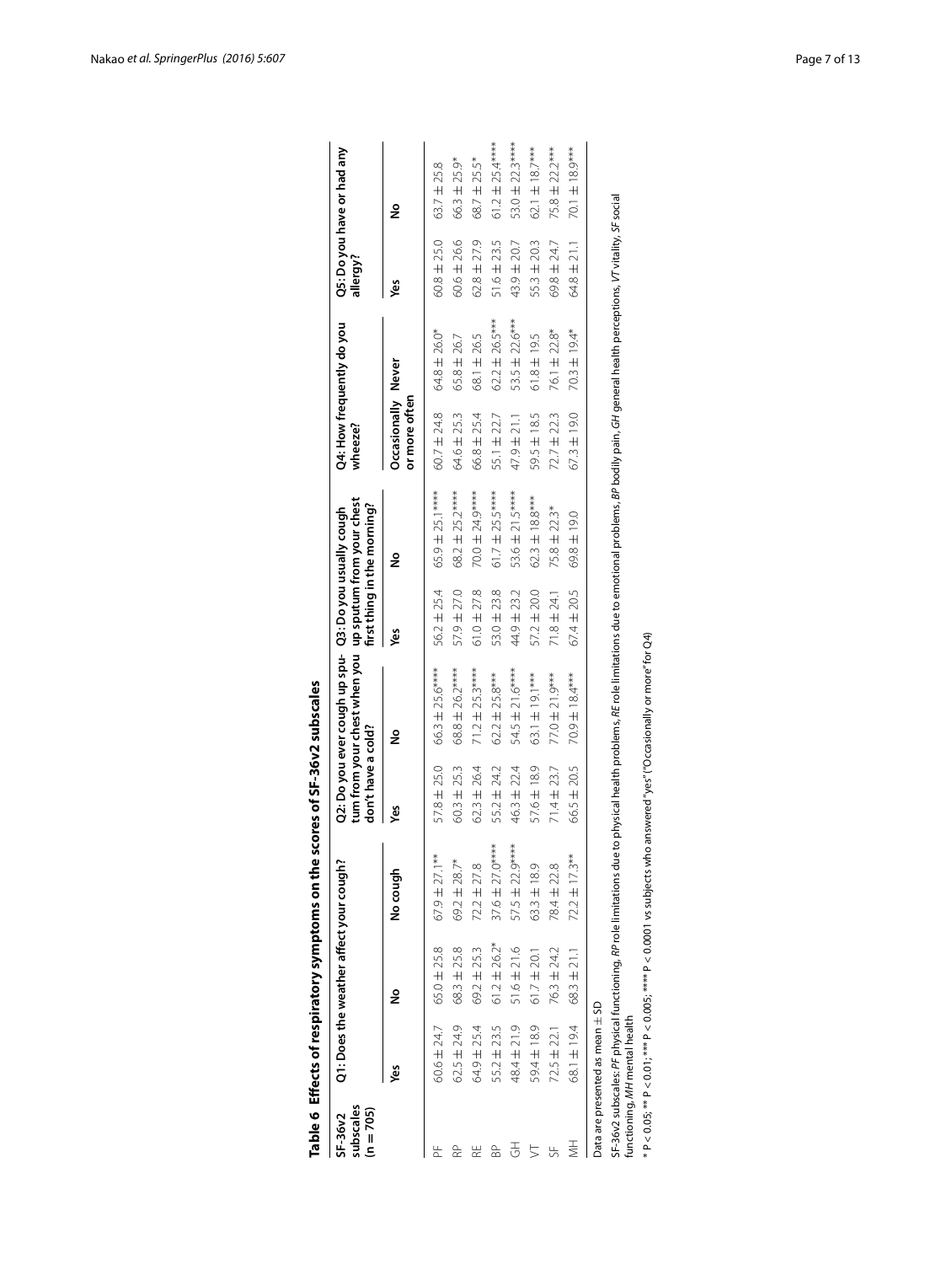## **Effects of ventilatory impairment and physiological parameters on SF‑36v2 subscale scores**

Pulmonary function tests in all subjects were performed by trained staff. The subjects were classified into four groups according to the results of the pulmonary function test: normal lung function, obstructive, restrictive, or combined ventilatory impairment. Figure [1](#page-7-0) shows the effect of ventilatory impairment on the SF-36v2 subscale scores. When compared with the scores of subjects with normal lung function, the scores in the combined ventilatory impairment group were significantly lower for PF, RP, BP, and VT. Subjects with combined ventilatory impairment also showed significantly lower scores for PF, PR, and BP when compared with subjects with obstructive ventilatory impairment. There were no other significant differences in scores, although the scores tended to be lower in restrictive and combined ventilatory impairment.

Effects of physiological parameters such as body mass index (BMI), SpO<sub>2</sub>, FVC, FEV<sub>1</sub>, FEV<sub>1</sub>/FVC ratio, systolic and diastolic blood pressure on SF-36v2 subscale scores were assessed by gender (Table [7\)](#page-8-0). Subjects were divided in two groups according to the median of each parameter. In males, PF score was lower in subjects with lower  $SpO<sub>2</sub>$ , FVC, and  $FEV_1$ . Lower RP and MH scores correlated with lower FVC scores, and MH score was further lowered by lower BMI. Scores in RE, BP, GH, VT and SF subscales were not significantly affected by any physiological parameters. In females, PF scores were lower in those with higher BMI and blood pressure, and lower FVC and  $FEV<sub>1</sub>$ . Lower FVC and  $FEV<sub>1</sub>$  also lowered BP scores, and MH scores were higher in those with lower  $SpO<sub>2</sub>$ . Lower RP and RP scores correlated with higher systolic blood pressure. GH, VT and SF subscales were not significantly affected by any physiological parameters.

## **Discussion**

The present study was carried out to clarify the factors affecting the health status of Mongolian subjects, particularly those with ventilatory impairment, due to growing concerns about air pollution from anthropogenic sources. As a tool for evaluating the health status of Mongolian subjects, the Mongolian version of the SF-36v2 showed generally satisfactory construct validity although the Mongolian subjects aged 40–79 years in this study did not distinguish between the RP and RE subscales. Additionally, the MH subscales were divided into the SF and VT subscales. Internal consistency reliability was confirmed by Cronbach's  $\alpha$ , and the reliability examined by the test–retest method showed significantly high correlations with ICCs that were of substantially high value to confirm the reproducibility. In addition,



<span id="page-7-0"></span>\*\**P* < 0.01; \*\*\**P* < 0.005 between each group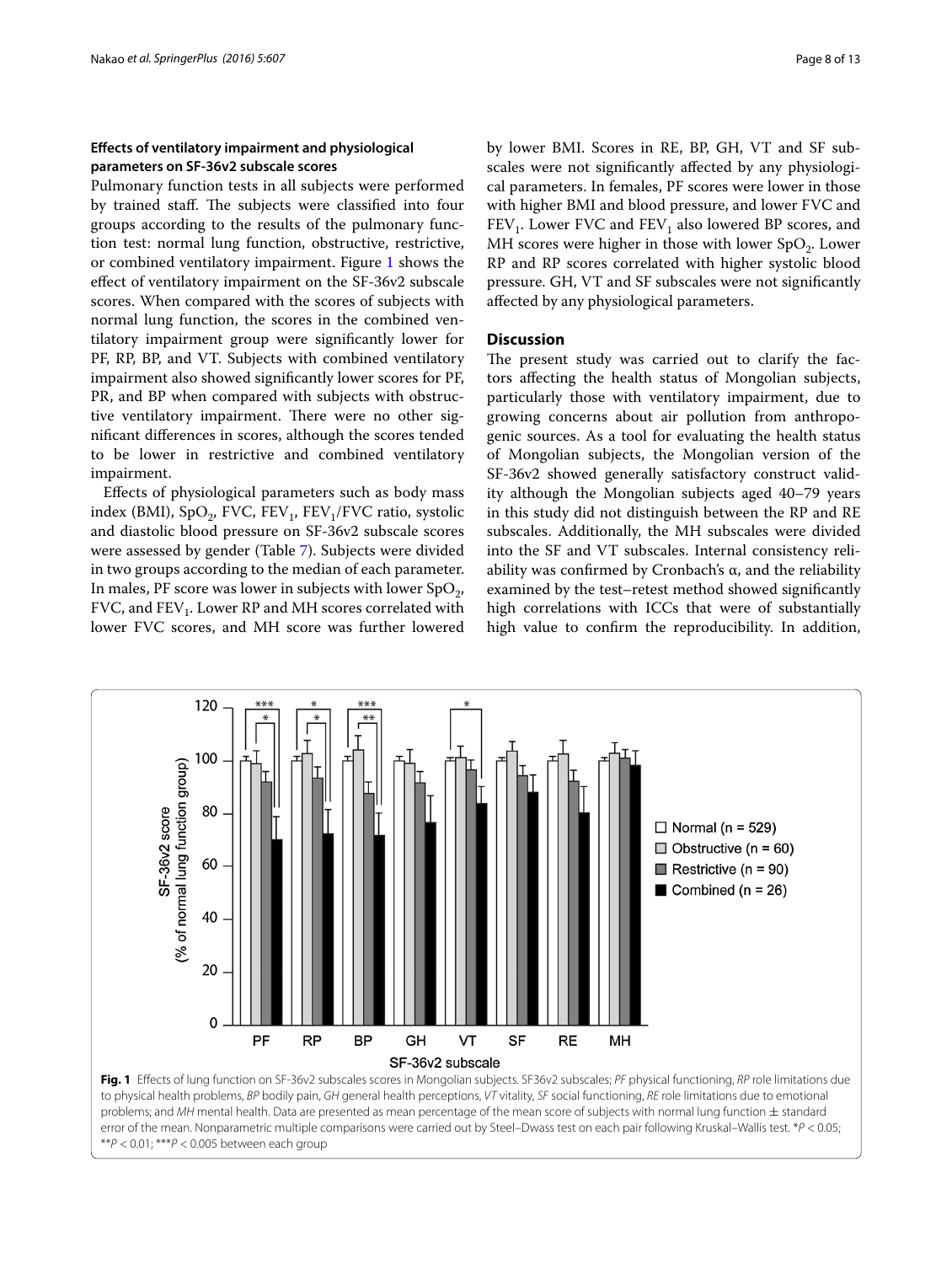|                                                                                                                                                                                                                                                                                                                                       | SF-36v2 subscales <sup>a</sup> |                  |                  |                    |                 |                 |                 |                  |
|---------------------------------------------------------------------------------------------------------------------------------------------------------------------------------------------------------------------------------------------------------------------------------------------------------------------------------------|--------------------------------|------------------|------------------|--------------------|-----------------|-----------------|-----------------|------------------|
|                                                                                                                                                                                                                                                                                                                                       | PF                             | RP               | <b>RE</b>        | ΒP                 | GH              | VT              | SF              | MН               |
| Male ( $n = 258$ )                                                                                                                                                                                                                                                                                                                    |                                |                  |                  |                    |                 |                 |                 |                  |
| <b>BMI</b> b                                                                                                                                                                                                                                                                                                                          |                                |                  |                  |                    |                 |                 |                 |                  |
| $\geq$ Median                                                                                                                                                                                                                                                                                                                         | $65.8 \pm 23.8$                | $64.9 \pm 27.1$  | $69.6 \pm 26.6$  | $66.5 \pm 25.3$    | $58.0 \pm 23.2$ | $64.4 \pm 18.4$ | $80.6 \pm 20.6$ | 74.8 ± 19.0      |
| <median< td=""><td><math>68.8 \pm 27.2</math></td><td><math>66.4 \pm 27.1</math></td><td><math>68.0 \pm 26.6</math></td><td><math>64.7 \pm 27.5</math></td><td><math>54.5 \pm 24.0</math></td><td><math>61.1 \pm 20.5</math></td><td><math>76.9 \pm 22.1</math></td><td><math>69.7 \pm 19.3*</math></td></median<>                    | $68.8 \pm 27.2$                | $66.4 \pm 27.1$  | $68.0 \pm 26.6$  | $64.7 \pm 27.5$    | $54.5 \pm 24.0$ | $61.1 \pm 20.5$ | $76.9 \pm 22.1$ | $69.7 \pm 19.3*$ |
| SpO <sub>2</sub>                                                                                                                                                                                                                                                                                                                      |                                |                  |                  |                    |                 |                 |                 |                  |
| $\geq$ Median                                                                                                                                                                                                                                                                                                                         | $71.3 \pm 24.3$                | $67.2 \pm 26.6$  | $70.5 \pm 25.2$  | $67.4 \pm 27.6$    | $56.9 \pm 23.6$ | $63.5 \pm 19.1$ | $80.3 \pm 21.3$ | $72.2 \pm 18.9$  |
| <median< td=""><td><math>62.0 \pm 27.2</math>**</td><td><math>63.7 \pm 27.8</math></td><td><math>65.9 \pm 28.3</math></td><td><math>62.5 \pm 24.9</math></td><td><math>54.4 \pm 23.9</math></td><td><math>60.8 \pm 20.5</math></td><td><math>75.6 \pm 21.8</math></td><td><math>71.0 \pm 19.9</math></td></median<>                   | $62.0 \pm 27.2$ **             | $63.7 \pm 27.8$  | $65.9 \pm 28.3$  | $62.5 \pm 24.9$    | $54.4 \pm 23.9$ | $60.8 \pm 20.5$ | $75.6 \pm 21.8$ | $71.0 \pm 19.9$  |
| <b>FVC</b>                                                                                                                                                                                                                                                                                                                            |                                |                  |                  |                    |                 |                 |                 |                  |
| $\geq$ Median                                                                                                                                                                                                                                                                                                                         | $75.9 \pm 21.1$                | $69.3 \pm 24.8$  | $69.5 \pm 26.0$  | $67.5 \pm 27.2$    | $58.7 \pm 23.9$ | $62.0 \pm 19.0$ | $78.0 \pm 21.6$ | $68.3 \pm 19.4$  |
| <median< td=""><td>60.1 <math>\pm</math> 27.5****</td><td><math>62.6 \pm 28.7*</math></td><td><math>68.0 \pm 27.1</math></td><td><math>63.6 \pm 26.1</math></td><td><math>53.4 \pm 23.3</math></td><td><math>62.7 \pm 20.4</math></td><td><math>78.9 \pm 21.6</math></td><td>74.8 ± 18.7**</td></median<>                             | 60.1 $\pm$ 27.5****            | $62.6 \pm 28.7*$ | $68.0 \pm 27.1$  | $63.6 \pm 26.1$    | $53.4 \pm 23.3$ | $62.7 \pm 20.4$ | $78.9 \pm 21.6$ | 74.8 ± 18.7**    |
| FEV <sub>1</sub>                                                                                                                                                                                                                                                                                                                      |                                |                  |                  |                    |                 |                 |                 |                  |
| $\geq$ Median                                                                                                                                                                                                                                                                                                                         | $75.3 \pm 21.6$                | $69.2 \pm 24.2$  | $69.7 \pm 25.2$  | $66.7 \pm 26.6$    | $58.2 \pm 24.2$ | $63.0 \pm 18.5$ | $77.7 \pm 21.2$ | $69.8 \pm 18.3$  |
| <median< td=""><td><math>60.7 \pm 27.4***</math></td><td><math>62.8 \pm 29.2</math></td><td><math>67.8 \pm 27.8</math></td><td><math>64.3 \pm 26.7</math></td><td><math>53.9 \pm 23.1</math></td><td><math>61.9 \pm 20.8</math></td><td><math>79.1 \pm 21.9</math></td><td><math>73.5 \pm 20.0</math></td></median<>                  | $60.7 \pm 27.4***$             | $62.8 \pm 29.2$  | $67.8 \pm 27.8$  | $64.3 \pm 26.7$    | $53.9 \pm 23.1$ | $61.9 \pm 20.8$ | $79.1 \pm 21.9$ | $73.5 \pm 20.0$  |
| FEV <sub>1</sub> /FVC                                                                                                                                                                                                                                                                                                                 |                                |                  |                  |                    |                 |                 |                 |                  |
| $\geq$ Median                                                                                                                                                                                                                                                                                                                         | $70.0 \pm 24.6$                | $66.2 \pm 26.5$  | $68.9 \pm 24.3$  | $65.7 \pm 26.2$    | $58.4 \pm 23.5$ | $63.5 \pm 19.3$ | $77.2 \pm 21.5$ | $69.5 \pm 18.5$  |
| <median< td=""><td><math>65.5 \pm 26.8</math></td><td><math>65.5 \pm 27.6</math></td><td><math>68.5 \pm 28.5</math></td><td><math>65.2 \pm 27.1</math></td><td><math>53.7 \pm 23.7</math></td><td><math>61.5 \pm 20.0</math></td><td><math>79.6 \pm 21.6</math></td><td><math>73.8 \pm 19.7</math></td></median<>                     | $65.5 \pm 26.8$                | $65.5 \pm 27.6$  | $68.5 \pm 28.5$  | $65.2 \pm 27.1$    | $53.7 \pm 23.7$ | $61.5 \pm 20.0$ | $79.6 \pm 21.6$ | $73.8 \pm 19.7$  |
| Systolic blood pressure                                                                                                                                                                                                                                                                                                               |                                |                  |                  |                    |                 |                 |                 |                  |
| $\geq$ Median                                                                                                                                                                                                                                                                                                                         | $67.1 \pm 26.0$                | $65.7 \pm 28.1$  | $69.7 \pm 26.6$  | $67.3 \pm 26.6$    | $57.6 \pm 23.2$ | $61.7 \pm 21.0$ | 79.1 ± 22.3     | $71.3 \pm 21.1$  |
| <median< td=""><td><math>68.1 \pm 25.8</math></td><td><math>65.9 \pm 26.1</math></td><td><math>67.6 \pm 26.6</math></td><td><math>63.6 \pm 26.6</math></td><td><math>54.2 \pm 24.1</math></td><td><math>63.1 \pm 18.4</math></td><td><math>77.7 \pm 20.9</math></td><td><math>72.2 \pm 17.3</math></td></median<>                     | $68.1 \pm 25.8$                | $65.9 \pm 26.1$  | $67.6 \pm 26.6$  | $63.6 \pm 26.6$    | $54.2 \pm 24.1$ | $63.1 \pm 18.4$ | $77.7 \pm 20.9$ | $72.2 \pm 17.3$  |
| Diastolic blood pressure                                                                                                                                                                                                                                                                                                              |                                |                  |                  |                    |                 |                 |                 |                  |
| $\geq$ Median                                                                                                                                                                                                                                                                                                                         | $68.9 \pm 24.2$                | $66.2 \pm 27.4$  | $69.0 \pm 26.7$  | $67.0 \pm 26.5$    | $56.3 \pm 22.8$ | $61.8 \pm 20.3$ | $78.2 \pm 21.7$ | $71.3 \pm 20.7$  |
| <median< td=""><td><math>66.3 \pm 27.6</math></td><td><math>65.4 \pm 26.9</math></td><td><math>68.4 \pm 26.7</math></td><td><math>63.7 \pm 26.8</math></td><td><math>55.5 \pm 24.7</math></td><td><math>63.1 \pm 19.1</math></td><td>78.7 ± 21.5</td><td><math>72.2 \pm 17.6</math></td></median<>                                    | $66.3 \pm 27.6$                | $65.4 \pm 26.9$  | $68.4 \pm 26.7$  | $63.7 \pm 26.8$    | $55.5 \pm 24.7$ | $63.1 \pm 19.1$ | 78.7 ± 21.5     | $72.2 \pm 17.6$  |
| Female ( $n = 447$ )                                                                                                                                                                                                                                                                                                                  |                                |                  |                  |                    |                 |                 |                 |                  |
| <b>BMI</b> b                                                                                                                                                                                                                                                                                                                          |                                |                  |                  |                    |                 |                 |                 |                  |
| $\geq$ Median                                                                                                                                                                                                                                                                                                                         | $56.8 \pm 24.6$                | $62.9 \pm 26.6$  | $64.9 \pm 27.1$  | $54.5 \pm 23.8$    | $46.8 \pm 21.0$ | $60.1 \pm 19.5$ | $72.2 \pm 23.9$ | $68.3 \pm 19.5$  |
| <median< td=""><td><math>64.4 \pm 25.1***</math></td><td><math>67.2 \pm 24.4</math></td><td>69.1 <math>\pm</math> 24.4</td><td><math>57.2 \pm 24.1</math></td><td><math>50.1 \pm 21.1</math></td><td><math>59.5 \pm 18.2</math></td><td><math>72.9 \pm 22.6</math></td><td><math>66.7 \pm 19.1</math></td></median<>                  | $64.4 \pm 25.1***$             | $67.2 \pm 24.4$  | 69.1 $\pm$ 24.4  | $57.2 \pm 24.1$    | $50.1 \pm 21.1$ | $59.5 \pm 18.2$ | $72.9 \pm 22.6$ | $66.7 \pm 19.1$  |
| SpO <sub>2</sub>                                                                                                                                                                                                                                                                                                                      |                                |                  |                  |                    |                 |                 |                 |                  |
| $\geq$ Median                                                                                                                                                                                                                                                                                                                         | $61.0 \pm 25.0$                | $65.5 \pm 24.8$  | $65.6 \pm 25.8$  | $54.8 \pm 24.8$    | $48.5 \pm 19.8$ | $58.8 \pm 19.3$ | $71.6 \pm 22.5$ | $65.8 \pm 18.8$  |
| <median< td=""><td><math>60.0 \pm 25.3</math></td><td><math>64.5 \pm 26.6</math></td><td><math>68.7 \pm 25.9</math></td><td><math>57.3 \pm 22.8</math></td><td><math>48.4 \pm 22.7</math></td><td><math>61.1 \pm 18.2</math></td><td><math>73.8 \pm 24.2</math></td><td><math>69.8 \pm 19.7*</math></td></median<>                    | $60.0 \pm 25.3$                | $64.5 \pm 26.6$  | $68.7 \pm 25.9$  | $57.3 \pm 22.8$    | $48.4 \pm 22.7$ | $61.1 \pm 18.2$ | $73.8 \pm 24.2$ | $69.8 \pm 19.7*$ |
| <b>FVC</b>                                                                                                                                                                                                                                                                                                                            |                                |                  |                  |                    |                 |                 |                 |                  |
| $\geq$ Median                                                                                                                                                                                                                                                                                                                         | $63.9 \pm 24.0$                | $66.4 \pm 25.0$  | $68.0 \pm 25.0$  | $59.1 \pm 24.4$    | $48.3 \pm 20.6$ | $60.6 \pm 19.1$ | $71.5 \pm 22.5$ | $66.4 \pm 18.5$  |
| <median< td=""><td><math>57.5 \pm 25.8</math>**</td><td><math>63.8 \pm 26.1</math></td><td><math>66.0 \pm 26.6</math></td><td><math>52.8 \pm 23.1***</math></td><td><math>48.6 \pm 21.5</math></td><td>59.1 <math>\pm</math> 18.5</td><td><math>73.5 \pm 22.9</math></td><td><math>68.5 \pm 20.0</math></td></median<>                | $57.5 \pm 25.8$ **             | $63.8 \pm 26.1$  | $66.0 \pm 26.6$  | $52.8 \pm 23.1***$ | $48.6 \pm 21.5$ | 59.1 $\pm$ 18.5 | $73.5 \pm 22.9$ | $68.5 \pm 20.0$  |
| FEV1                                                                                                                                                                                                                                                                                                                                  |                                |                  |                  |                    |                 |                 |                 |                  |
| $\geq$ Median                                                                                                                                                                                                                                                                                                                         | $63.5 \pm 24.6$                | $66.2 \pm 26.1$  | $67.6 \pm 25.7$  | $58.4 \pm 23.9$    | $49.5 \pm 20.9$ | $60.3 \pm 19.2$ | $71.7 \pm 22.1$ | $66.1 \pm 19.4$  |
| <median< td=""><td><math>57.9 \pm 25.3*</math></td><td><math>64.0 \pm 25.1</math></td><td><math>66.4 \pm 26.0</math></td><td><math>53.5 \pm 23.8*</math></td><td><math>47.5 \pm 21.2</math></td><td><math>59.4 \pm 18.5</math></td><td><math>73.3 \pm 24.3</math></td><td><math>68.8 \pm 19.2</math></td></median<>                   | $57.9 \pm 25.3*$               | $64.0 \pm 25.1$  | $66.4 \pm 26.0$  | $53.5 \pm 23.8*$   | $47.5 \pm 21.2$ | $59.4 \pm 18.5$ | $73.3 \pm 24.3$ | $68.8 \pm 19.2$  |
| FEV <sub>1</sub> /FVC                                                                                                                                                                                                                                                                                                                 |                                |                  |                  |                    |                 |                 |                 |                  |
| $\geq$ Median                                                                                                                                                                                                                                                                                                                         | $62.6 \pm 25.5$                | $66.8 \pm 26.2$  | $66.3 \pm 25.6$  | $57.6 \pm 23.4$    | $49.3 \pm 20.4$ | $59.8 \pm 18.2$ | $73.3 \pm 22.9$ | $66.6 \pm 19.4$  |
| <median< td=""><td><math>58.8 \pm 24.6</math></td><td><math>63.5 \pm 24.9</math></td><td><math>67.6 \pm 26.1</math></td><td><math>54.3 \pm 24.4</math></td><td><math>47.7 \pm 21.7</math></td><td><math>59.8 \pm 19.4</math></td><td><math>71.8 \pm 23.6</math></td><td><math>68.3 \pm 19.2</math></td></median<>                     | $58.8 \pm 24.6$                | $63.5 \pm 24.9$  | $67.6 \pm 26.1$  | $54.3 \pm 24.4$    | $47.7 \pm 21.7$ | $59.8 \pm 19.4$ | $71.8 \pm 23.6$ | $68.3 \pm 19.2$  |
| Systolic blood pressure                                                                                                                                                                                                                                                                                                               |                                |                  |                  |                    |                 |                 |                 |                  |
| $\geq$ Median                                                                                                                                                                                                                                                                                                                         | $56.8 \pm 26.0$                | $62.4 \pm 25.6$  | $64.1 \pm 25.9$  | 54.1 $\pm$ 23.4    | $48.5 \pm 21.3$ | $59.3 \pm 18.8$ | $72.5 \pm 23.7$ | $67.7 \pm 20.1$  |
| <median< td=""><td><math>64.4 \pm 23.6***</math></td><td><math>67.7 \pm 25.3*</math></td><td><math>69.8 \pm 25.6*</math></td><td><math>57.6 \pm 24.4</math></td><td><math>48.4 \pm 20.9</math></td><td><math display="inline">60.3\pm18.9</math></td><td><math>72.6 \pm 22.9</math></td><td><math>67.3 \pm 18.5</math></td></median<> | $64.4 \pm 23.6***$             | $67.7 \pm 25.3*$ | $69.8 \pm 25.6*$ | $57.6 \pm 24.4$    | $48.4 \pm 20.9$ | $60.3\pm18.9$   | $72.6 \pm 22.9$ | $67.3 \pm 18.5$  |
| Diastolic blood pressure<br>$\geq$ Median                                                                                                                                                                                                                                                                                             |                                |                  |                  |                    |                 |                 |                 |                  |
|                                                                                                                                                                                                                                                                                                                                       | $57.9 \pm 25.2$                | $63.5 \pm 25.7$  | $65.6 \pm 26.3$  | $55.0 \pm 23.6$    | $49.1 \pm 20.6$ | $59.9 \pm 18.3$ | $73.0 \pm 23.6$ | $68.6 \pm 19.4$  |
| <median< td=""><td><math>63.5 \pm 24.7*</math></td><td><math>66.7 \pm 25.4</math></td><td><math>68.5 \pm 25.3</math></td><td><math>56.8 \pm 24.3</math></td><td><math>47.7 \pm 21.6</math></td><td>59.7 ± 19.4</td><td><math>72.1 \pm 22.9</math></td><td><math>66.4 \pm 19.2</math></td></median<>                                   | $63.5 \pm 24.7*$               | $66.7 \pm 25.4$  | $68.5 \pm 25.3$  | $56.8 \pm 24.3$    | $47.7 \pm 21.6$ | 59.7 ± 19.4     | $72.1 \pm 22.9$ | $66.4 \pm 19.2$  |

## <span id="page-8-0"></span>**Table 7 Effects of physiological parameters on the scores of SF-36v2 subscales**

\* P < 0.05; \*\* P < 0.01; \*\*\* P < 0.005; \*\*\*\* P < 0.0001 versus ≥median

<sup>a</sup> SF-36v2 subscales: *PF* physical functioning, *RP* role limitations due to physical health problems, *RE* role limitations due to emotional problems, *BP* bodily pain, *GH* general health perceptions, *VT* vitality, *SF* social functioning, MH Mental health

<sup>b</sup> BMI body mass index (kg/m<sup>2</sup>)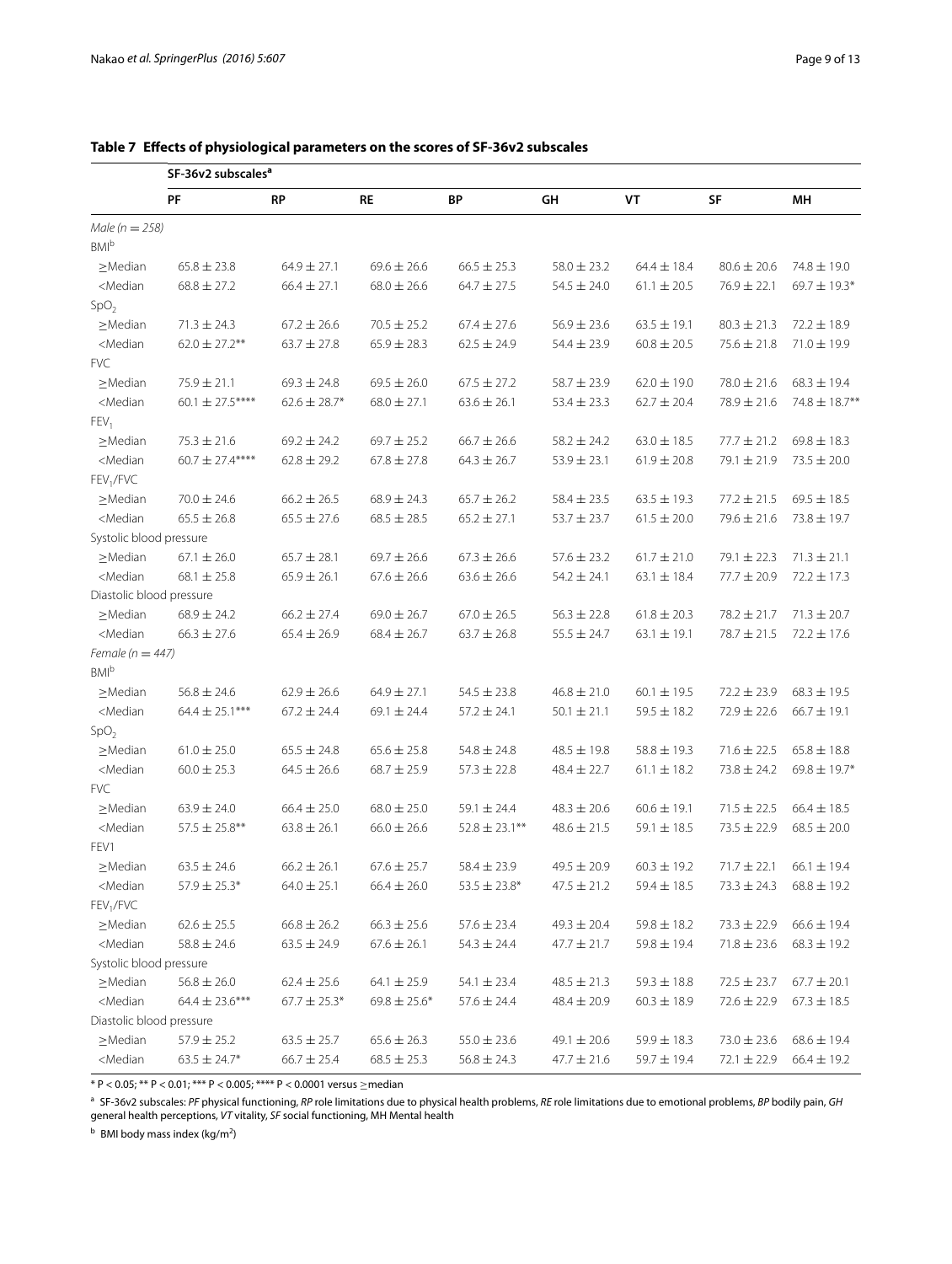the external validity of the Mongolian SF-36v2 was confirmed through correlation with COOP/WONCA charts and questions regarding respiratory symptoms. These results suggest that this questionnaire is useful for evaluating differences in health status between Mongolian subjects with normal lung function and those with ventilatory impairment.

The SF-36v2 has been translated into many languages and is widely used as a multilingual questionnaire for the measurement of health status differences between normal subjects and patients with various diseases such as multiple sclerosis (Fernandez et al. [2011](#page-11-14)), rheumatoid arthritis (Matcham et al. [2014\)](#page-11-15), schizophrenia (Papaioan-nou et al. [2011\)](#page-11-16), chronic obstructive pulmonary disease (Prieto et al. [1997\)](#page-11-17), cardiovascular disease (Jenkinson et al. [1997](#page-11-18); Dempster and Donnelly [2001](#page-11-19)), and cancer (Mosconi et al. [2002](#page-11-20)). However, no Mongolian SF-36v2 has been developed to date. Therefore, we developed the Mongolian version of the SF-36v2 questionnaire in collaboration with seven language professionals with permission from QualityMetric over the course of more than 2 years. We investigated 737 Mongolian subjects, which equaled approximately 0.1 % of the Mongolian population aged 40 years or more, from autumn of 2012 to winter of 2013. Mongolians aged 40 years or more account for 26.6 % of the total Mongolian population (United Nations [2014,](#page-11-21) [2015\)](#page-11-22).

The construct validity of the Mongolian version of the SF-36v2 was assessed by factor analysis. The result showed that the subscales regarding mental components, which consist of the VT, SF, RE and MH subscales, were not clearly divided as with the English version, in contrast to the subscales regarding physical components, which consist of the PF, RP, BP and GH, although the RP and RE subscales were consolidated in the Mongolian subjects. Nevertheless, the subscales of the physical component were independent of each other. Both the RP and RE subscales of the SF-36v2 were highly correlated with the "Daily activity" subscale of the COOP/WONCA charts. This result suggests that Mongolians recognized that limitations in daily activities were mainly due to physical health problems rather than emotional or mental problems. In their study assessing the construct validity of the SF36v2 covering patients with mental illness and healthy volunteers, McHorney et al. demonstrated that RP correlated with medical severity and psychometrics, and RE correlated with psychiatric disorder and psychiatric severity (McHorney et al. [1993](#page-11-10)). However, Ware et al. performed a principal component analysis of the SF36v2 in a study of ten countries in Europe and the USA, and demonstrated that RP and RE were race-independent for the physical component score and the mental component score, respectively (Ware et al. [1998](#page-11-23)). We previously reported that factor analysis of the SF-36v2 collected from 783 citizens of the general populace in Japan and China aged 50–79 years showed that the RP and RE subscales were clearly divided (Yamaguchi et al. [2013\)](#page-12-1). These results suggest that recognition of physical and psychological roles in daily activities is independent of age, sex and race. With respect to occupation, approximately 40 % of Mongolian male and 51 % of female subjects were not in employment or retired in this study. Relatively high unemployment rates were also shown in our previous study where 32.6 % of Japanese male, 45.8 % of Japanese female, 20.2 % of Chinese male, and 39.1 % of Chinese female subjects were not in employment or retired (Yamaguchi et al. [2013](#page-12-1)). Therefore, the effect of occupational status on the recognition of the role in daily activity was suggested to be small. Japanese and Chinese have quite different lifestyles and worldviews when compared with Mongolians, probably because Japanese and Chinese are essentially settled agricultural people compared to Mongolians who comprise nomadic, hunter-gatherer tribes. This difference may be a reason why Mongolians consider physical and mental aspects of daily activities as a unified concept. Further investigation is required to clarify the Mongolian-specific concept of the physicalmental interface.

SF-36v2 was validated as a tool for evaluating healthrelated quality of life in patients with symptomatic chronic obstructive pulmonary disease (COPD), characterized by persistent airway obstruction caused by a mixture of small airway disease and parenchymal destruction (Mahler and Mackowiak [1995\)](#page-11-24). We therefore analyzed the effects of each physiological parameter on SF-36v2 subscales in participants with ventilatory impairment. SF-36v2 subscale scores were analyzed by sex because these parameters differ between sexes (Table [7\)](#page-8-0). Physiological parameters such as FVC,  $FEV_1$  and  $SpO_2$  mainly affected physical aspects of the health status such as PF and RP subscales in male subjects, and BMI, FVC, FEV1 and blood pressure mainly affected PF, RP and BP subscales in female subjects with the exception of several mental aspects such as RE and MH. GH, VT and SF subscales were not significantly affected by any physiological parameters measured in the present study. The most susceptible subscale of SF-36v2 was PF in both sexes although the effect varied according to sex. It has been reported that there is sex-difference of SF-36v2 scores (Hajian-Tilaki et al. [2016;](#page-11-25) Kitaoka et al. [2016](#page-11-26); Prata et al. [2016](#page-11-27)). Nevertheless, the subscales which differed by sex were entirely different between these reports and the present study because of differences in subjects' age, clinical background and ethnic group. Therefore, further investigation of the effect of the respiratory symptoms on the health status measured by SF-36v2 is required.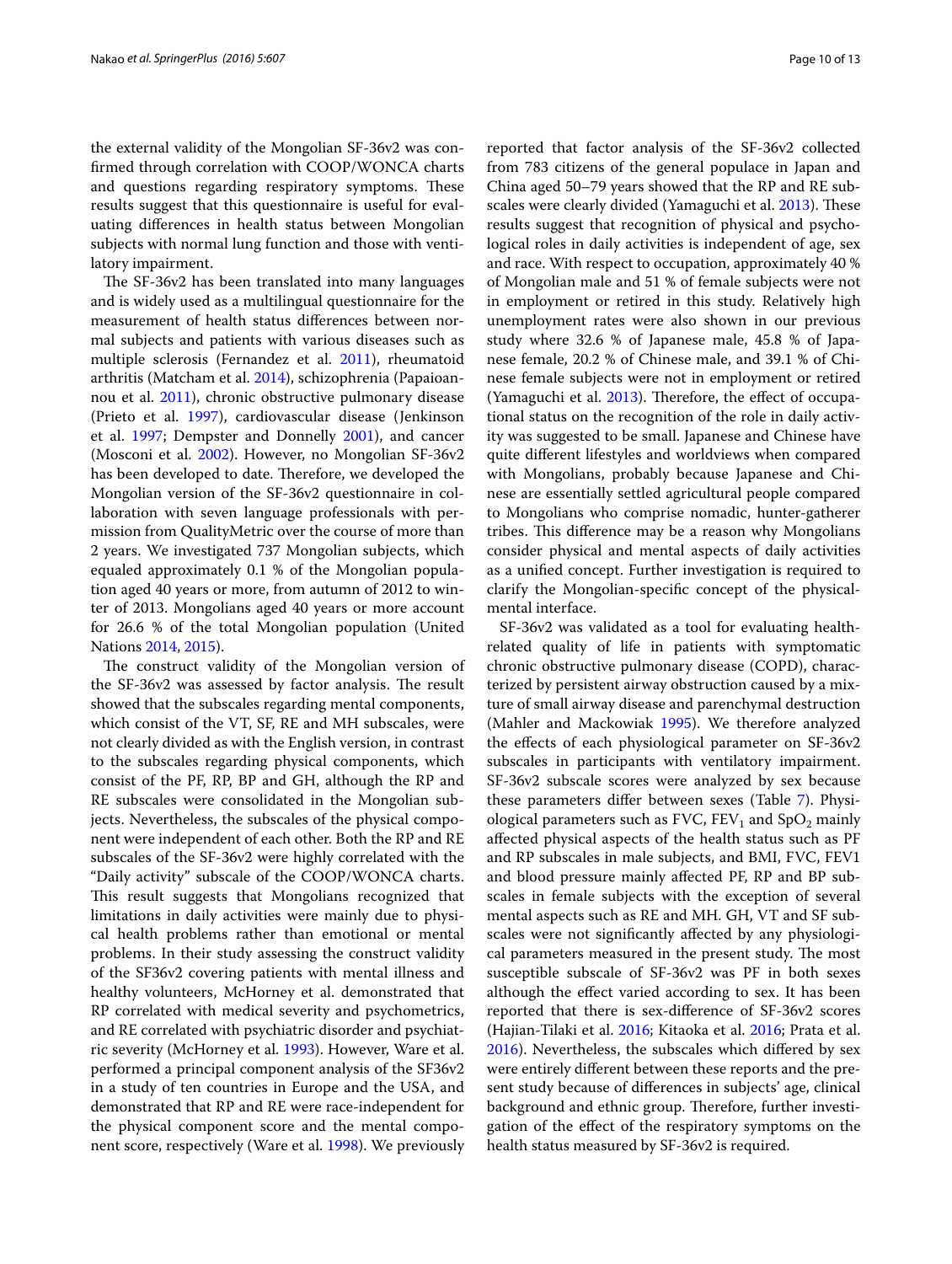Based on recent data, approximately two-thirds of the Mongolian population live in cities such as Ulaanbaatar, and the population density in urban areas has been increasing dramatically. Smog covering Ulaanbaatar occurs frequently in winter due to coal or biomass burning, leading to concerns about the health effects of air pollution, especially for children and elderly people who belong to the high-risk group. Recently, Jadambaa et al. listed the environmental risk factors for Mongolia in their systematic review of 59 reports including indoor or outdoor air pollution, metals, environmental tobacco smoke, and other toxic chemicals (Jadambaa et al. [2015](#page-11-28)). These risk factors are associated with cardiovascular and respiratory diseases in adults and neurodevelopmental disorder in children. However, the health effects of air pollution on respiratory health in Mongolian adults have not yet been fully investigated. Additionally, air quality monitoring and a longitudinal study would be necessary to clarify the association between health status and air pollution in Mongolia.

In addition to air pollution, cigarette smoking including second-hand smoke has been reported to be a cause of lung function decline (Xu et al. [1992;](#page-12-2) Anthoniesen et al. [2002](#page-11-29); James et al. [2005\)](#page-11-30). In the present study, there were no significant differences in health status measured by SF-36v2 between never-smokers and ever-smokers (exand current-smokers) in any of the ventilatory impair-ment groups (Additional file [3](#page-10-2): Table S3). Therefore, in the present study, smoking was not suggested as a cause of health status decline but as a cause of lung function decline.

A major limitation in this study is the sampling of participants. The male-to-female ratio was approximately 1:2 because this study was carried out during working hours on weekdays. The sex imbalance may have been contributed by recruitment of passers-by and the sexdifference inherent in the Mongolian lifestyle and culture. Additionally, there were few established local communities in Ulaanbaatar due to the strong tradition of individualism in Mongolians, leading to a lukewarm response to the call for the survey. The female population of the Mongolian population aged 40–79 years was similar (52.7 %) to the male population during 2012– 2013 (United Nations [2014](#page-11-21)), suggesting a potential for selection bias in this study sampling. However, the focus of this study was for validation of the Mongolian SF-36v2. In general, the national norm of the SF-36v2 scores are calculated based on scores obtained from the healthy population aged 20–70 years (Fukuhara and Suzukamo [2004\)](#page-11-13). The survey carried out in this study was intended for people aged 40–79 years, and participants included patients with respiratory impairment who were susceptible to environmental factors

such as air pollution. Here, we have demonstrated that the Mongolian SF-36v2 was valid and reliable for both healthy people and in those with respiratory impairment. Further studies in an unbiased population of healthy people representing the Mongolian population is needed to determine the national norm of SF-36v2 scores and the COOP/WONCA charts.

## **Conclusions**

The results of our present study demonstrated the substantial reliability and validity of the Mongolian SF-36v2, and suggest that the Mongolian SF-36v2 was useful to evaluate the health status of Mongolian adults with normal or abnormal lung function. Health status measured by SF-36v2 was significantly aggravated by combined ventilatory impairment when compared with normal lung function.

## **Additional files**

<span id="page-10-0"></span>**[Additional file 1: Table S1.](http://dx.doi.org/10.1186/s40064-016-2204-7)** Japanese subjects who visited the healthcare center in the Kumamoto prefecture (Japan) were recruited into our study. Administration of the self-completed questionnaire, body measurements, and medical examination were performed in male and female participants aged 40–79 years, and 855 subjects were eligible for analysis.

<span id="page-10-1"></span>**[Additional file 2: Table S2.](http://dx.doi.org/10.1186/s40064-016-2204-7)** In the Japanese SF-36v2, the RP, GH, BP, and RE subscales consisted of the same items as the English version. Although the VT and MH factors were composed of two factors, the questions making up these subscales were not identical to the English SF-36v2. One of the factors of the VT/MH subscales included questions in the SF subscale. Two of the questions that constituted the PF subscale were classified as another independent factor. The highest factor loadings in each observed variable were expressed as italic.

<span id="page-10-2"></span>**[Additional file 3: Table S3.](http://dx.doi.org/10.1186/s40064-016-2204-7)** There were no significant differences in health status measured by SF-36v2 between never-smokers and eversmokers (ex- and current-smokers) in any of the ventilatory impairment groups.

#### **Abbreviations**

SF-36v2: Short-form 36 Health Survey version 2; PF: physical functioning; RP: role limitations due to physical problems; BP: bodily pain; GH: general health perceptions; VT: vitality; SF: social functioning; RE: role limitation due to emotional problems; MH: mental health; SpO<sub>2</sub>: peripheral capillary oxygen saturation; FVC: forced vital capacity; FEV<sub>1</sub>: forced expiratory volume in one second; BMI: body mass index; ICC: intraclass correlation coefficient; CI: confidence interval.

#### **Authors' contributions**

MN was an assistant Professor at Kurume University and was involved in the literature search, data collection, data editing, analysis, interpretation, and preparation of the manuscript. He took the lead in developing this manuscript. KY was an advisor and was involved in the literature search and data collection, and helped with drafting of the manuscript. YI supervised MN and was involved in the literature search; data collection, editing, analysis, and interpretation; provided discussion and advice; helped with manuscript preparation; and participated in the development of the study proposal. She also supervised all aspects of this study. RB was an advisor and was actively involved in translation of the SF-36v2, and helped with drafting of the manuscript. BS and DI were advisors and were actively involved in data collection in Ulaanbaatar, Mongolia, and helped with drafting of the manuscript. All authors read and approved the final manuscript.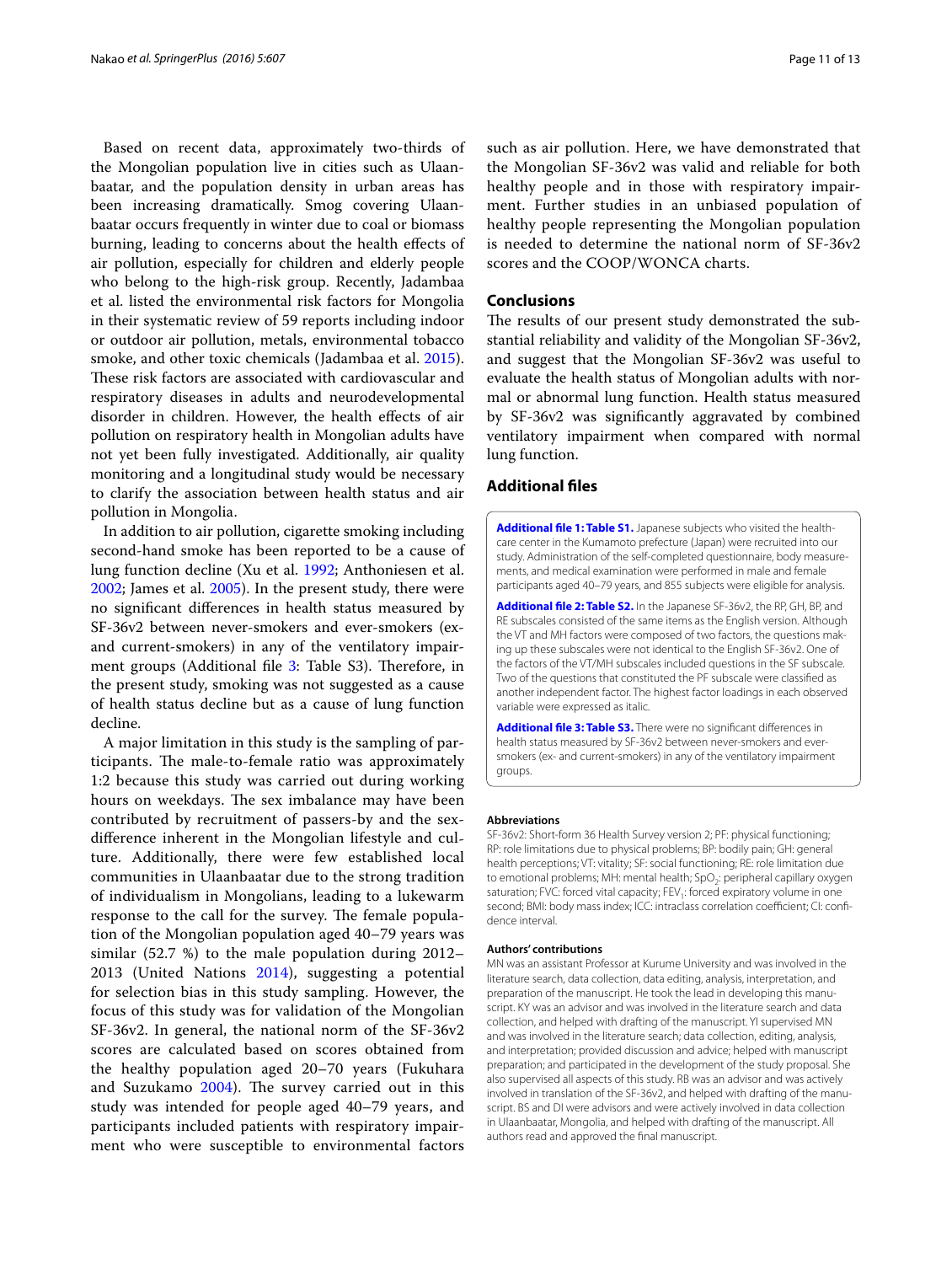#### **Author details**

<sup>1</sup> Department of Public Health, School of Medicine, Kurume University, 67 Asahimachi, Kurume, Fukuoka 830-0011, Japan. <sup>2</sup> Department of Respiratory Medicine, School of Medicine, Mongolian National University of Medical Sciences, Ulaanbaatar, Mongolia.<sup>3</sup> Department of Medical Education, Tokyo Medical University, Tokyo 160-8402, Japan.

#### **Acknowledgements**

The authors would like to express their deep gratitude to Dr. Go Hasegawa, Ms. Tomoe Terasaki, Ms. Midori Yamaguchi, and Dr. Fumiko Ono of Kurume University, and Prof. Hisamitsu Omori of Kumamoto University. We also extend our appreciation to all the doctors who provided the valuable data used in this study, which was conducted in Ulaanbaatar, Mongolia.

#### **Competing interests**

The authors declare that they have no competing interests.

#### **Ethics approval and informed consent**

As shown in methods section, the present study was approved by the Clinical Ethical Review Board of Kurume University School of Medicine. Before investigation, the participants were provided with explanations in person as to the purpose and method of the study, as well as information regarding the handling of the results. The study was carried out upon receipt of written consent.

#### **Funding**

This study was supported in part by Grants-in-Aid for Scientific Research (B) 20406001, 23406001 and (C) 26340053 and a "MEXT-Supported Program for the Strategic Research Foundation at Private Universities" from the Ministry of Education, Culture, Sports, Science and Technology (MEXT) in Japan.

#### Received: 11 January 2016 Accepted: 21 April 2016 Published online: 12 May 2016

#### **References**

- <span id="page-11-4"></span>Aaronson NK, Muller M, Cohen PDA, Essink-Bot ML, Fekkes M, Sanderman R et al (1998) Translation, validation, and norming of the Dutch language version of the SF-36 health survey in community and chronic disease populations. J Clin Epidemiol 51(11):1055–1068
- <span id="page-11-0"></span>Amarsaikhan D, Battsengel V, Nergui M, Ganzorig M, Bolor G (2014) A study on air pollution in Ulaanbaatar city, Mongolia. J Geosci Environ Prot 2:123–128
- <span id="page-11-29"></span>Anthoniesen NR, Connet JE, Murray RP, for the Lung Health Study Research Group (2002) Smoking and lung function of Lung Health Study participants after 11 years. Am J Respir Crit Care Med 166:675–679
- <span id="page-11-19"></span>Dempster M, Donnelly M (2001) A comparative analysis if the SF-12 and the SF-36 among ischemic heart disease patients. J Health Psychol 6(6):707–711
- <span id="page-11-1"></span>Enkhjargal A, Suvd B, Burmaa B, Enkhtsetseg S (2010) Health impact assessment of ambient air pm 2.5 and pm 10 in Ulaanbaatar city. J Mong Med Sci 4(154).<http://mongolmed.mn/article/2113>
- <span id="page-11-14"></span>Fernandez O, Baumstarck-Barrau K, Simeoni MC, Auguier P, MusiQoL Study Group (2011) Patient characteristics and determinants of quality of life in an international population with multiple sclerosis: assessment using the MusiQoL and SF-36 questionnaires. Mult Scler 17(10):1238–1249
- <span id="page-11-13"></span>Fukuhara S, Suzukamo Y (2004) Manual of SF-36v2 Japanese version. Kyoto Institute for Health Outcomes and Process Evaluation Research, Tokyo
- <span id="page-11-5"></span>Garratt AM, Ruta DA, Abdalla MI, Buckingham JK, Russell T (1993) The SF36 health survey questionnaire: an outcome measure suitable for routine use within the NHS? BMJ 306(6890):1440–1444
- <span id="page-11-8"></span>Guermazi M, Allouch C, Yahia M, Huissa TB, Ghorbel S, Damak J et al (2012) Translation in Arabic, adaptation and validation of the SF-36 Health Survey for use in Tunisia. Ann Phys Rehabil Med 55(6):388–403
- <span id="page-11-25"></span>Hajian-Tilaki K, Heidari B, Hajian-Tilaki A (2016) Solitary and combined negative influences of diabetes, obesity and hypertension on health-related quality of life of elderly individuals: A population-based cross-sectional study. Diabetes Metab Syndr (Epub ahead of print). doi:[10.1016/j.](http://dx.doi.org/10.1016/j.dsx.2016.01.018) [dsx.2016.01.018](http://dx.doi.org/10.1016/j.dsx.2016.01.018)
- <span id="page-11-7"></span>Hoopman R, Terwee CB, Muller MJ, Aaronson NK (2006) Translation and validation of the SF-36 Health Survey for use among Turkish and Moroccan ethnic minority cancer patients in The Netherlands. Eur J Cancer 42(17):2982–2990
- <span id="page-11-28"></span>Jadambaa A, Spickett J, Badrakh B, Norman RE (2015) The impact of the environment on health in Mongolia: a systematic review. Asia Pac J Public Health 27(1):45–75
- <span id="page-11-30"></span>James AL, Palmer LJ, Kicic E, Maxwell PS, Lagan SE, Ryan GF et al (2005) Decline in lung function in the Buusselton Health Study. The effects of asthma and cigarette smoking. Am J Respir Crit Care Med 171:109–114
- <span id="page-11-18"></span>Jenkinson C, Jenkinson D, Shepperd S, Petersen S (1997) Evaluation of treatment for congestive heart failure in patients aged 60 years and older using generic measures of health status (SF-36 and COOP charts). Age Ageing 26(1):7–13
- <span id="page-11-26"></span>Kitaoka M, Mitoma J, Asakura H, Anyenda OE, Ngyuyen TTT, Hamagishi T et al (2016) The relationship between hypertension and health-related quality of life: adjusted by chronic pain, chronic diseases, and life habits in the general middle-aged population in Japan. Environ Health Prev Med (Epub ahead of print). doi[:10.1007/s12199-016-0514-6](http://dx.doi.org/10.1007/s12199-016-0514-6)
- <span id="page-11-6"></span>Li L, Wang HM, Shen Y (2003) Chinese SF-36 Health Survey: translation, cultural adaptation, validation, and normalization. J Epidemiol Community Health 57(4):259–263
- <span id="page-11-24"></span>Mahler DA, Mackowiak JI (1995) Evaluation of the Short-Form 36-Item Questionnaire to measure health-related quality of life in patients with COPD. Chest 107:1585–1589
- <span id="page-11-15"></span>Matcham F, Scott IC, Rayner L, Hotopf M, Kingsley GH, Norton S et al (2014) The impact of rheumatoid arthritis on quality-of-life assessed using the SF-36: a systematic review and meta-analysis. Semin Arthritis Rheum 44(2):123–130
- <span id="page-11-9"></span>Mbada CE, Adeogun GA, Ogunlana MO, Adedoyin RA, Akinsulore A, Awotidebe TO et al (2015) Translation, cross-cultural adaptation and psychometric evaluation of Yoruba version of the short-form 36 health survey. Health Qual Life Outcomes 13:141
- <span id="page-11-10"></span>McHorney CA, Ware JE, Raczek AE (1993) The MOS 36-item short-from health survey (SF-36): II Psychometric and clinical tests of validity in measuring physical and mental health constructs. Med Care 3:247–263
- <span id="page-11-20"></span>Mosconi P, Apolone G, Barni S, Secondino S, Sbanotto A, Filiberti A (2002) Quality of life in breast and colon cancer long-term survivors: an assessment with the EORTC QLD-C30 and SF-36 questionnaires. Tumori 88(2):110–116
- <span id="page-11-16"></span>Papaioannou D, Brazier J, Parry G (2011) How valid and responsive are generic health status measures, such as EQ-5D and SF-36, in schizophrenia? A systematic review. Value Health 14(6):907–920
- <span id="page-11-27"></span>Prata J, Martins AQ, Ramos S, Rocha-Gonçalves Coelho R (2016) Gender differences in quality of life perception and cardiovascular risk in a community sample. Rev Port Cardiol 35(3):153–160
- <span id="page-11-17"></span>Prieto L, Alonso J, Ferrer M, Anto JM, Quality of Life in COPD Study Group (1997) Are results of the SF-36 health survey and the Nottingham Health Profile similar? A comparison in COPD patients. J Clin Epidemiol 50(4):463–473
- <span id="page-11-12"></span>Sasaki H, Nakamura M, Kida A, Kambe M, Takahashi K, Fujimura M et al (2001) Reference values of spirogram and arterial blood gas levels in Japanese. Ann Jpn Respir Soc 39:1–17
- <span id="page-11-2"></span>Sonomjamts M, Dashdemberel S, Logii N, Nakae K, Chigusa Y, Ohhira S et al (2014) Prevalence of asthma and allergic rhinitis among adult population in Ulaanbaatar, Mongolia. Asia Pac Allergy 4:25–31
- <span id="page-11-21"></span>United nations Economic and Social Commission for Asia and the Pacific, ESCAP Statistical Database (2014) Statistical yearbook for Asia and the Pacific 2014. [http://www.unescap.org/sites/default/files/ESCAP-](http://www.unescap.org/sites/default/files/ESCAP-SYB2014_0.pdf)[SYB2014\\_0.pdf](http://www.unescap.org/sites/default/files/ESCAP-SYB2014_0.pdf). Accessed 11 Oct 2015
- <span id="page-11-22"></span>United nations Economic and Social Commission for Asia and the Pacific, ESCAP Statistical Database (2015) [http://www.unescap.org/stat/data/](http://www.unescap.org/stat/data/statdb/DataExplorer.aspx) [statdb/DataExplorer.aspx](http://www.unescap.org/stat/data/statdb/DataExplorer.aspx). Accessed 11 Oct 2015
- <span id="page-11-11"></span>van Weel C (1993) Functional status in primary care: COOP/WONCA charts. Disabil Rehabil 15:96–101
- <span id="page-11-3"></span>Viinanen A, Munkhbayarlah S, Zevgee T, Narantsetseg L, Ts Naidansuren, Koskenvuo M et al (2005) Prevalence of asthma, allergic rhino conjunctivitis and allergic sensitization in Mongolia. Allergy 60:1370–1377
- <span id="page-11-23"></span>Ware JE Jr, Kosinski M, Gandek B, Aaronson NK, Apolone G, Bech P et al (1998) The factor structure of the SF36 health survey in 10 countries: results from the IQOLA project. J Clin Epidemiol 51(11):1159–1165